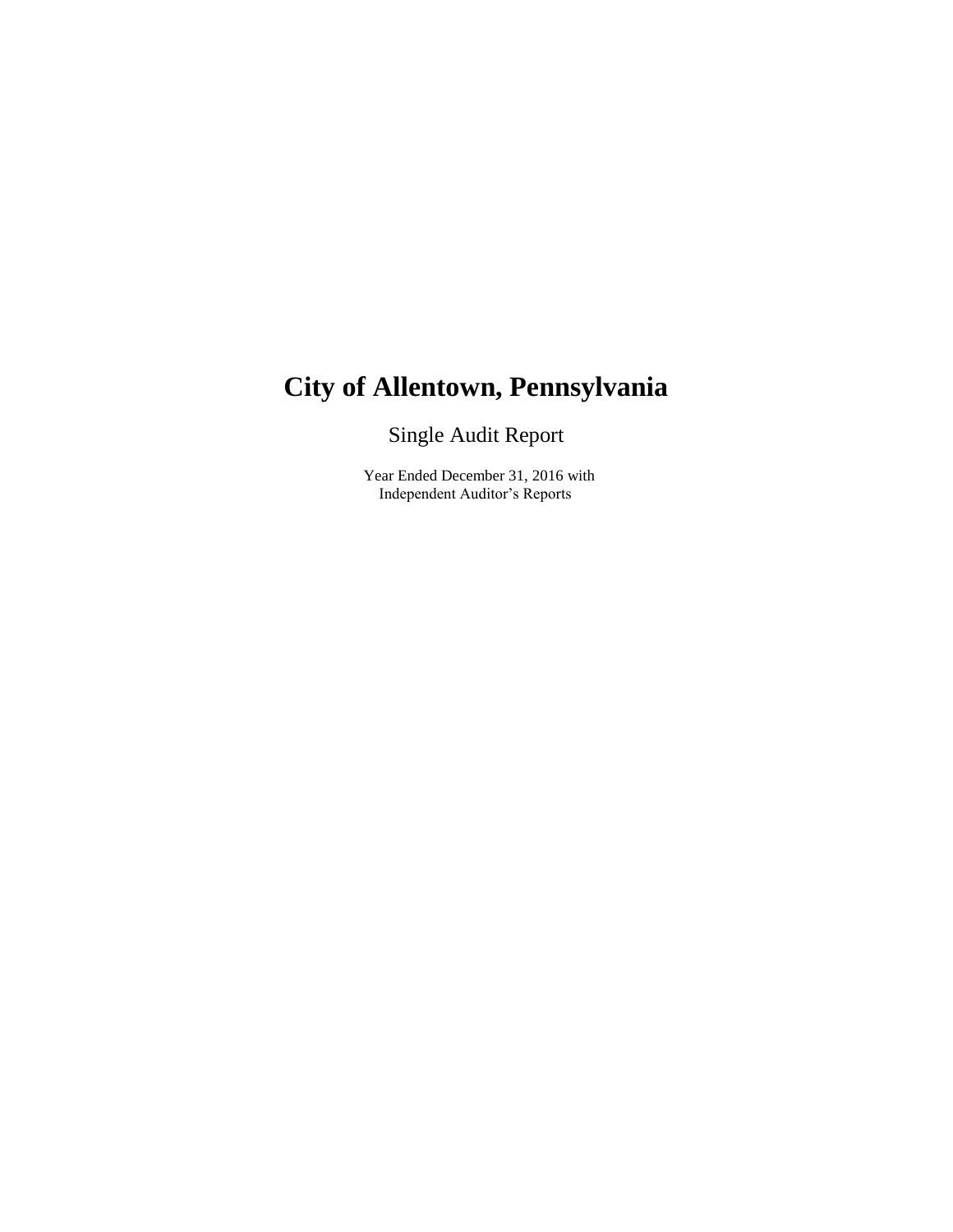# **CITY OF ALLENTOWN, PENNSYLVANIA SINGLE AUDIT REPORT**

# YEAR ENDED DECEMBER 31, 2016

# TABLE OF CONTENTS

| Independent Auditor's Report on Internal Control over Financial<br>Reporting and on Compliance and Other Matters Based on an<br>Audit of Financial Statements Performed in Accordance with |           |
|--------------------------------------------------------------------------------------------------------------------------------------------------------------------------------------------|-----------|
| <b>Government Auditing Standards</b>                                                                                                                                                       | $1 - 2$   |
| Independent Auditor's Report on Compliance for Each Major<br>Program and on Internal Control over Compliance Required by                                                                   |           |
| the Uniform Guidance                                                                                                                                                                       | $3 - 6$   |
| Schedule of Expenditures of Federal Awards                                                                                                                                                 | $7 - 9$   |
| Notes to Schedule of Expenditures of Federal Awards                                                                                                                                        | 10        |
| Schedule of Findings and Questioned Costs                                                                                                                                                  | $11 - 17$ |
| Summary Schedule of Prior Audit Findings                                                                                                                                                   | $18 - 19$ |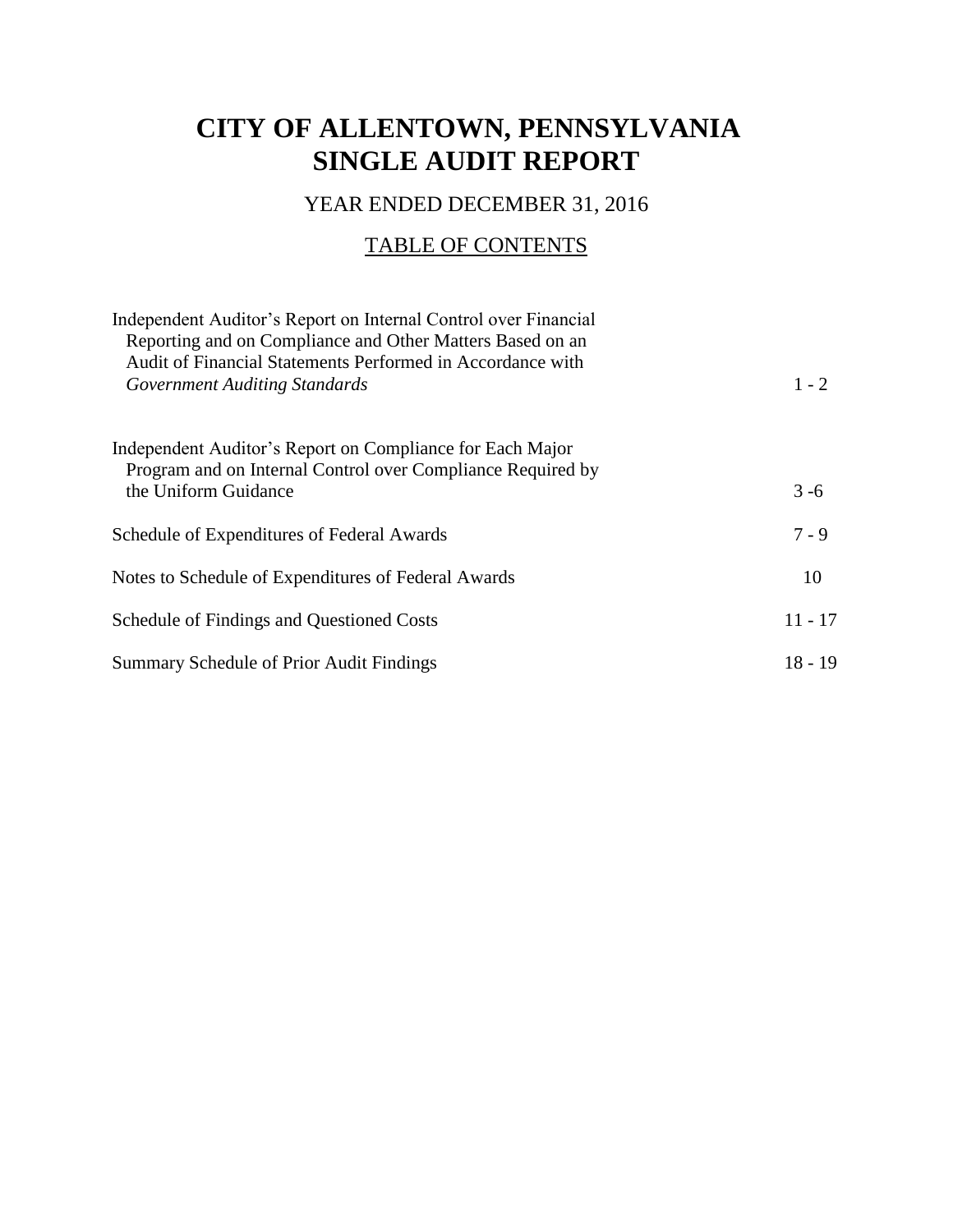### REPORT ON INTERNAL CONTROL OVER FINANCIAL REPORTING AND ON COMPLIANCE AND OTHER MATTERS BASED ON AN AUDIT OF FINANICAL STATEMENTS PERFORMED IN ACCORDANCE WITH *GOVERNMENT AUDITING STANDARDS*

### INDEPENDENT AUDITOR'S REPORT

The Honorable Ed Pawlowski, Mayor, and Members of City Council City of Allentown, Pennsylvania

We have audited, in accordance with the auditing standards generally accepted in the United States of America and the standards applicable to financial audits contained in *Government Auditing Standards* issued by the Comptroller General of the United States, the financial statements of the governmental activities, the business-type activities, the aggregate discretely presented component units, each major fund, and the aggregate remaining fund information of the City of Allentown, Pennsylvania (City), as of and for the year ended December 31, 2016, and the related notes to the financial statements, which collectively comprise the City's basic financial statements, and have issued our report thereon dated June 27, 2017. Our report includes a reference to other auditors who audited the financial statements of the Redevelopment Authority of the City of Allentown and the Allentown Parking Authority, as described in our report on the City's financial statements. This report does not include the results of the other auditors' testing of internal control over financial reporting or compliance and other matters that are reported on separately by those auditors. The financial statements of the Redevelopment Authority of the City of Allentown and the Allentown Parking Authority were not audited in accordance with *Government Auditing Standards* and, accordingly, this report does not include reporting on internal control over financial reporting or instances of reportable noncompliance associated with the Redevelopment Authority of the City of Allentown and the Allentown Parking Authority.

#### **Internal Control Over Financial Reporting**

In planning and performing our audit of the financial statements, we considered the City's internal control over financial reporting (internal control) to determine the audit procedures that are appropriate in the circumstances for the purpose of expressing our opinions on the financial statements, but not for the purpose of expressing an opinion on the effectiveness of the City's internal control. Accordingly, we do not express an opinion on the effectiveness of the City's internal control.

A *deficiency in internal control* exists when the design or operation of a control does not allow management or employees, in the normal course of performing their assigned functions, to prevent, or detect and correct, misstatements on a timely basis. A *material weakness* is a deficiency, or combination of deficiencies, in internal control, such that there is a reasonable possibility that a material misstatement of the entity's financial statements will not be prevented, or detected and corrected on a timely basis. A *significant deficiency* is a deficiency, or a combination of deficiencies, in internal control that is less severe than a material weakness, yet important enough to merit attention by those charged with governance.

| <b>Harrisburg</b>               | Philadelphia                  | Pittsburgh                         | <b>Greensburg</b>             |
|---------------------------------|-------------------------------|------------------------------------|-------------------------------|
| 830 Sir Thomas Court, Suite 100 | 2370 York Road, Suite A-5     | 3800 McKnight E. Drive, Suite 3805 | 210 Tollgate Hill Road        |
| Harrisburg, PA 17109            | Jamison, Pa 18929             | Pittsburgh, PA 15237               | Greensburg, PA 15601          |
| 717.561.9200 Fax 717.561.9202   | 215.918.2277 Fax 215.918.2302 | 412.367.7102 Fax 412.367.7103      | 724.834.2151 Fax 724.834.5969 |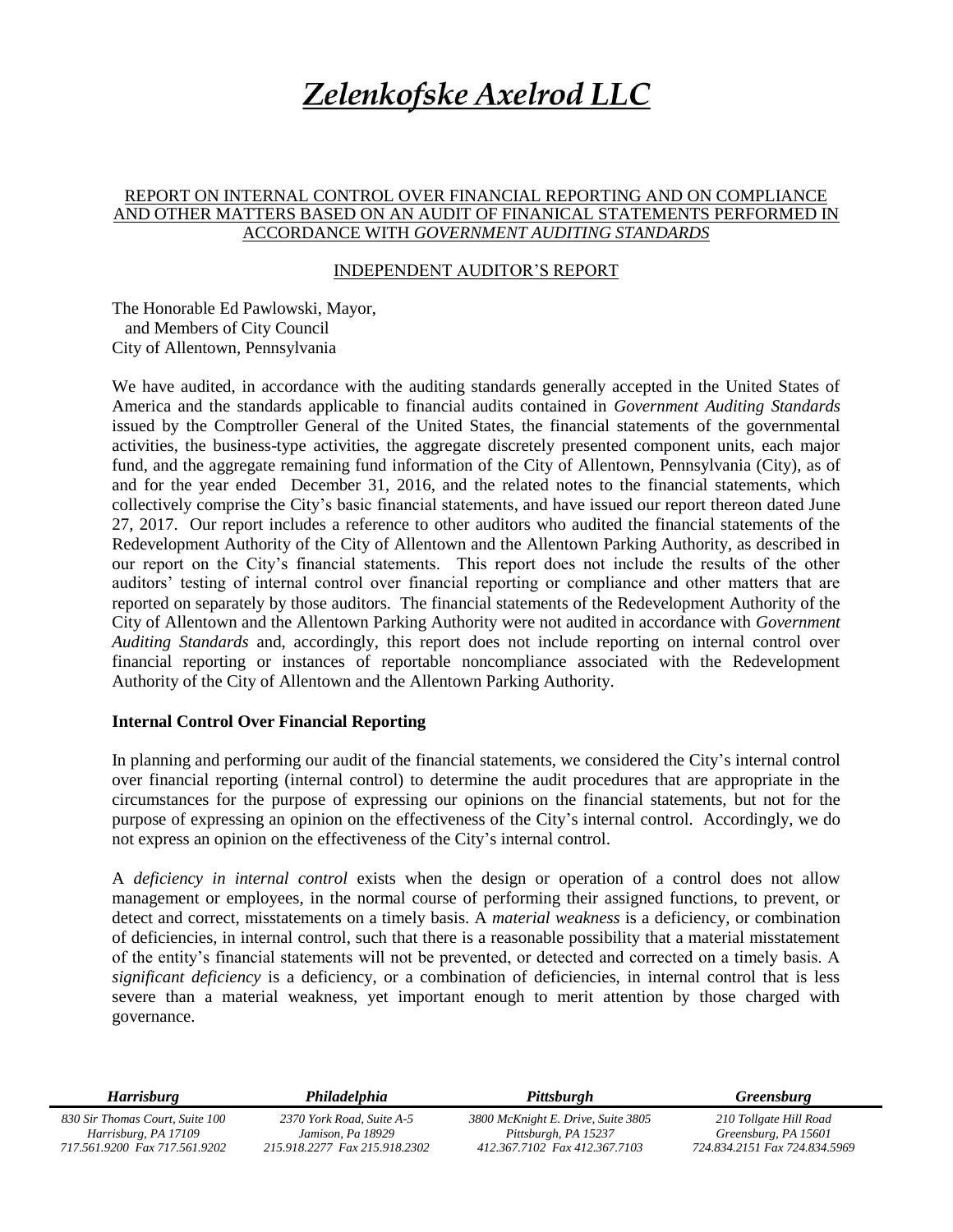Our consideration of internal control was for the limited purpose described in the first paragraph of this section and was not designed to identify all deficiencies in internal control that might be material weaknesses or significant deficiencies. Given these limitations, during our audit we did not identify any deficiencies in internal control that we consider to be material weaknesses. However, material weaknesses may exist that have not been identified.

#### **Compliance and Other Matters**

As part of obtaining reasonable assurance about whether the City's financial statements are free of material misstatement, we performed tests of its compliance with certain provisions of laws, regulations, contracts, and grant agreements, noncompliance with which could have a direct and material effect on the determination of financial statement amounts. However, providing an opinion on compliance with those provisions was not an objective of our audit, and accordingly, we do not express such an opinion. The results of our tests disclosed no instances of noncompliance or other matters that are required to be reported under *Government Auditing Standards*.

#### **Purpose of this Report**

The purpose of this report is solely to describe the scope of our testing of internal control and compliance and the results of that testing, and not to provide an opinion on the effectiveness of the entity's internal control or on compliance. This report is an integral part of an audit performed in accordance with *Government Auditing Standards* in considering the entity's internal control and compliance. Accordingly, this communication is not suitable for any other purpose.

Zelenholske Attalroad LLC

ZELENKOFSKE AXELROD LLC

Jamison, Pennsylvania June 27, 2017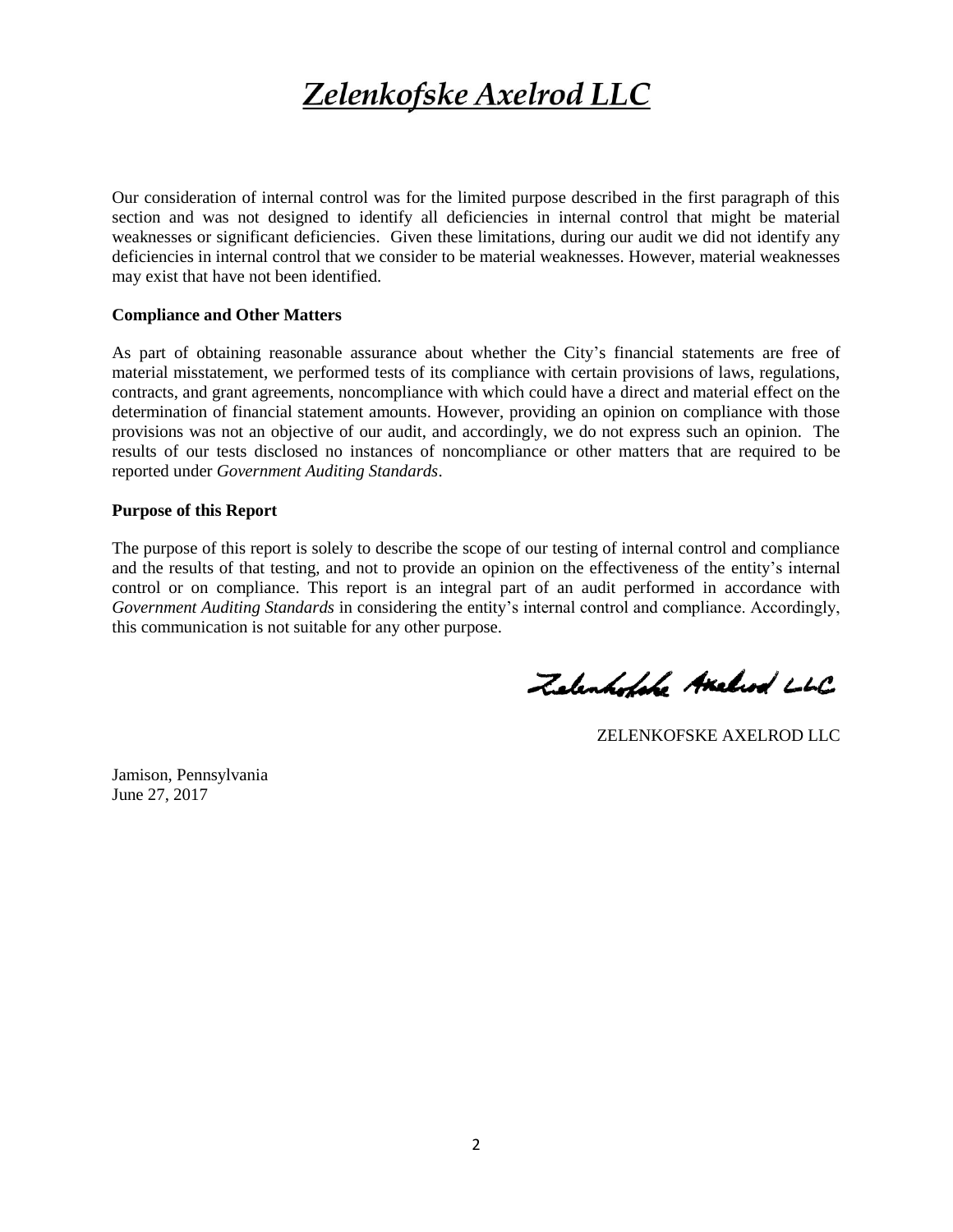# REPORT ON COMPLIANCE FOR EACH FEDERAL MAJOR PROGRAM AND ON INTERNAL CONTROL OVER COMPLIANCE REQUIRED BY THE UNIFORM GUIDANCE

# INDEPENDENT AUDITOR'S REPORT

The Honorable Ed Pawlowski, Mayor, and Members of City Council City of Allentown, Pennsylvania

# **Report on Compliance for Each Major Federal Program**

We have audited the' City of Allentown, Pennsylvania's (City) compliance with the types of compliance requirements described in the Office of Management and Budget (OMB) *Compliance Supplement* that could have a direct and material effect on each of the City's major federal programs for the year ended December 31, 2016. The City' major federal programs are identified in the summary of auditor's results section of the accompanying schedule of findings and questioned costs.

#### *Management's Responsibility*

Management is responsible for compliance with federal statutes, regulations, and the terms and conditions of its federal awards applicable to its federal programs.

#### *Auditor's Responsibility*

Our responsibility is to express an opinion on compliance for each of the City's major federal programs based on our audit of the types of compliance requirements referred to above. We conducted our audit of compliance in accordance with auditing standards generally accepted in the United States of America; the standards applicable to financial audits contained in *Government Auditing Standards*, issued by the Comptroller General of the United States; and the audit requirements of Title 2 *U.S Code of Federal Regulations* Part 200, *Uniform Administrative Requirements, Cost Principles, and Audit Requirements for Federal Awards* (Uniform Guidance)*.* Those standards and the Uniform Guidance require that we plan and perform the audit to obtain reasonable assurance about whether noncompliance with the types of compliance requirements referred to above that could have a direct and material effect on a major federal program occurred. An audit includes examining, on a test basis, evidence about the City's compliance with those requirements and performing such other procedures as we considered necessary in the circumstances.

We believe that our audit provides a reasonable basis for our opinion on compliance for each major federal program. However, our audit does not provide a legal determination of the City's compliance.

# *Basis for Qualified Opinion on Highway Planning and Construction and Community Development Block Grants/Entitlement Grants*

As described in the accompanying schedule of findings and questioned costs, the City did not comply with requirements regarding the following:

| <b>Harrisburg</b>               | Philadelphia                  | Pittsburgh                         | Greensburg                    |
|---------------------------------|-------------------------------|------------------------------------|-------------------------------|
| 830 Sir Thomas Court, Suite 100 | 2370 York Road, Suite A-5     | 3800 McKnight E. Drive, Suite 3805 | 210 Tollgate Hill Road        |
| Harrisburg, PA 17109            | Jamison, Pa 18929             | Pittsburgh, PA 15237               | Greensburg, PA 15601          |
| 717.561.9200 Fax 717.561.9202   | 215.918.2277 Fax 215.918.2302 | 412.367.7102 Fax 412.367.7103      | 724.834.2151 Fax 724.834.5969 |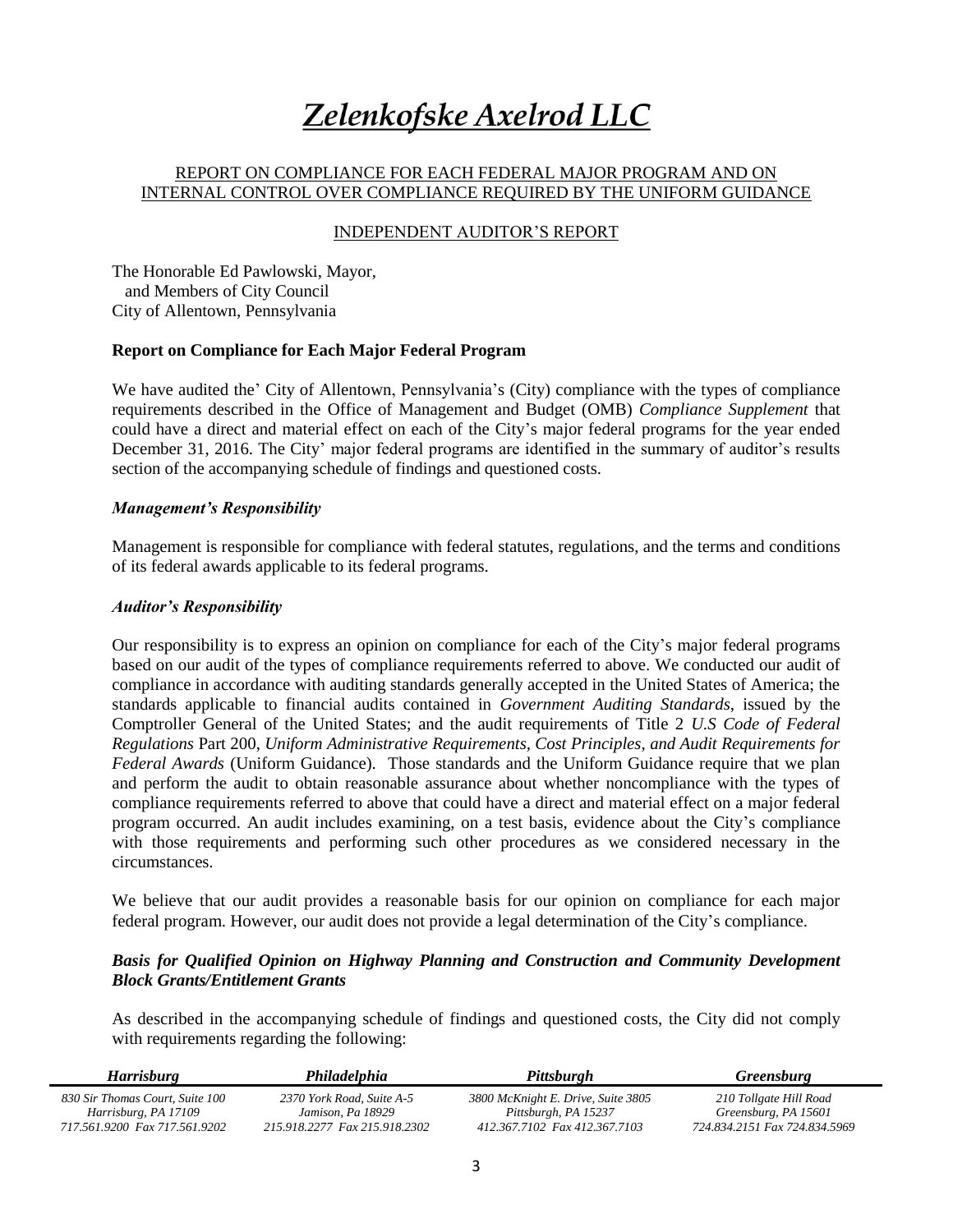| Finding # | CFDA#  | <b>Program (or Cluster) Name</b><br><b>Compliance Requirement</b>             |  |  |  |  |
|-----------|--------|-------------------------------------------------------------------------------|--|--|--|--|
| 2016-001  | 20.205 | <b>Highway Planning and Construction</b><br><b>Cash Management</b>            |  |  |  |  |
| 2016-002  | 14.218 | Earmarking<br>Community<br>Development<br><b>Block</b>                        |  |  |  |  |
|           |        | <b>Grants/Entitlement Grants</b>                                              |  |  |  |  |
| 2016-003  | 14.218 | <b>Block</b><br>Development<br>Reporting<br>Community                         |  |  |  |  |
|           |        | <b>Grants/Entitlement Grants</b>                                              |  |  |  |  |
| 2016-004  | 14.218 | <b>Subrecipient Monitoring</b><br>Community<br>Development<br>Block           |  |  |  |  |
|           |        | <b>Grants/Entitlement Grants</b>                                              |  |  |  |  |
| 2016-005  | 14.218 | <b>Block</b><br>Community<br>Development<br>Procurement and Suspension        |  |  |  |  |
|           |        | <b>Grants/Entitlement Grants</b><br>and Debarment                             |  |  |  |  |
| 2016-006  | 14.239 | <b>HOME</b> Investment Partnerships Program<br>Matching and Earmarking        |  |  |  |  |
| 2016-007  | 14.239 | <b>HOME</b> Investment Partnerships Program<br>Procurement and Suspension     |  |  |  |  |
|           |        | and Debarment                                                                 |  |  |  |  |
| 2016-008  | 14.239 | <b>HOME</b> Investment Partnerships Program<br>Reporting                      |  |  |  |  |
| 2016-009  | 14.239 | <b>Subrecipient Monitoring</b><br><b>HOME</b> Investment Partnerships Program |  |  |  |  |

# *Qualified Opinion on Highway Planning and Construction and Community Development Block Grants/Entitlement Grants*

In our opinion, except for the noncompliance described in the Basis for Qualified Opinion paragraph, the City complied, in all material respects, with the types of compliance requirements referred to above that could have a direct and material effect on its Highway Planning and Construction, Community Development Block Grant/Entitlement Grants, and HOME Investment Partnerships Programs major programs for the year ended December 31, 2016.

# *Other Matter*

The City's responses to the noncompliance findings identified in our audit are described in the accompanying schedule of findings and questioned costs. The City's responses were not subjected to the auditing procedures applied in the audit of compliance and, accordingly, we express no opinion on the responses.

# **Report on Internal Control Over Compliance**

Management of the City is responsible for establishing and maintaining effective internal control over compliance with the types of compliance requirements referred to above. In planning and performing our audit of compliance, we considered the City's internal control over compliance with the types of requirements that could have a direct and material effect on each major federal program to determine the auditing procedures that are appropriate in the circumstances for the purpose of expressing an opinion on compliance for each major federal program and to test and report on internal control over compliance in accordance with the Uniform Guidance, but not for the purpose of expressing an opinion on the effectiveness of internal control over compliance. Accordingly, we do not express an opinion on the effectiveness of the City's internal control over compliance.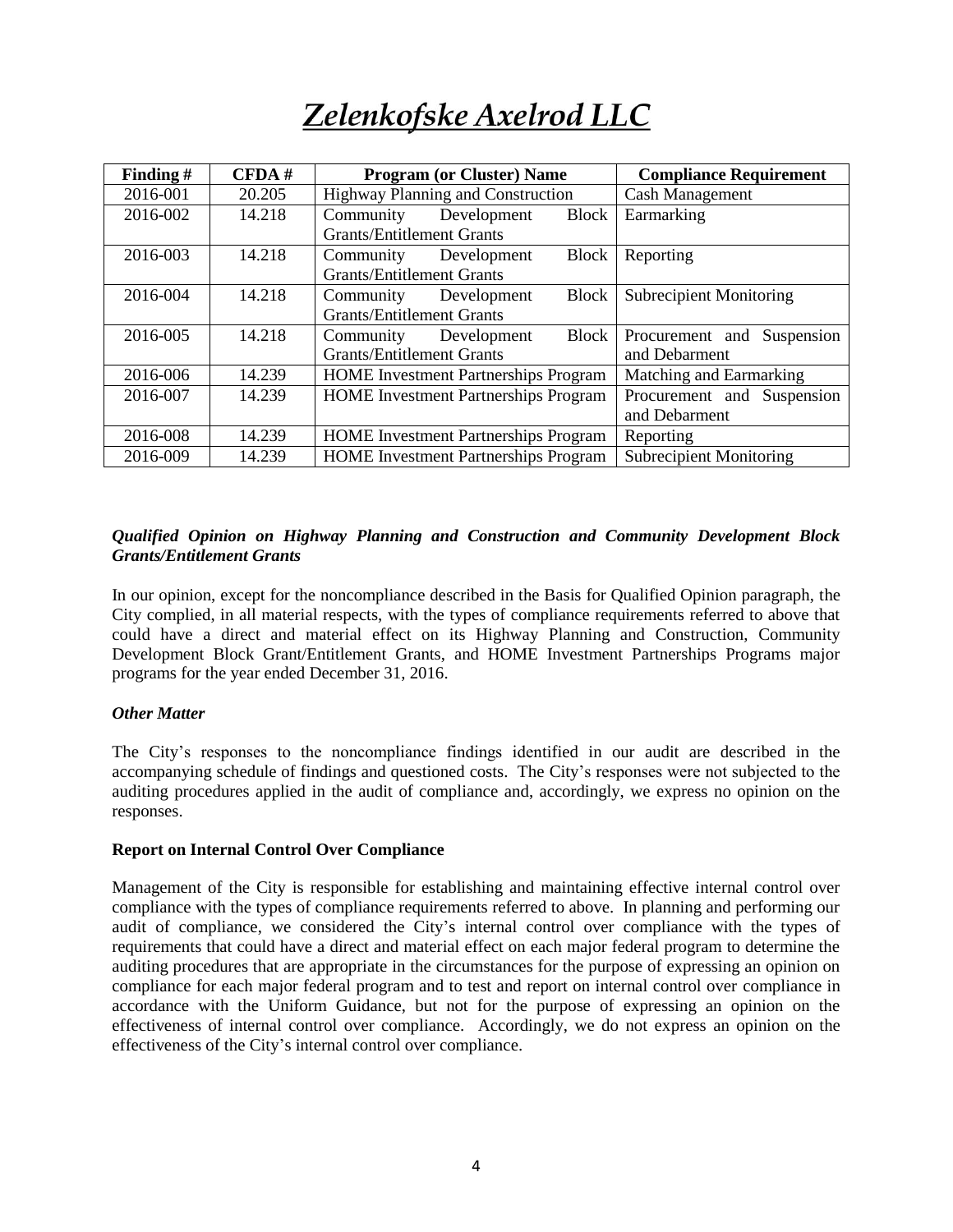A *deficiency in internal control over compliance* exists when the design or operation of a control over compliance does not allow management or employees, in the normal course of performing their assigned functions, to prevent, or detect and correct, noncompliance with a type of compliance requirement of a federal program on a timely basis. A *material weakness in internal control over compliance* is a deficiency, or combination of deficiencies, in internal control over compliance, such that there is a reasonable possibility that material noncompliance with a type of compliance requirement of a federal program will not be prevented, or detected and corrected, on a timely basis. A *significant deficiency in internal control over compliance* is a deficiency, or a combination of deficiencies, in internal control over compliance with a type of compliance requirement of a federal program that is less severe than a material weakness in internal control over compliance, yet important enough to merit attention by those charged with governance.

Our consideration of internal control over compliance was for the limited purpose described in the first paragraph of this section and was not designed to identify all deficiencies in internal control over compliance that might be material weaknesses or significant deficiencies. We identified certain deficiencies in internal control over compliance, as described in the accompanying schedule of findings and questioned costs as Findings 2016-001, 2016-002, 2016-003, 2016-004, 2016-005, 2016-006, 2016- 007, 2016-008, and 2016-009, that we consider to be material weaknesses.

The City's responses to the internal control over compliance findings identified in our audit are described in the accompanying schedule of findings and questioned costs. The City's responses were not subjected to the auditing procedures applied in the audit of compliance and, accordingly, we express no opinion on the responses.

# **Report on Schedule of Expenditures of Federal Awards Required by the Uniform Guidance**

We have audited the financial statements of the governmental activities, the business-type activities, the aggregate discretely presented component units, each major fund, and the aggregate remaining fund information of the City as of and for the year ended December 31, 2016, and the related notes to the financial statements, which collectively comprise the City's basic financial statements. We have issued our report thereon dated June 27, 2017, which contained unmodified opinions on those financial statements. We did not audit the financial statements of the Redevelopment Authority of the City of Allentown or the Allentown Parking Authority. Our audit was conducted for the purpose of forming opinions on the financial statements that collectively comprise the basic financial statements. The accompanying schedule of expenditures of federal awards is presented for the purposes of additional analysis as required by the Uniform Guidance and is not a required part of the basic financial statements. Such information is the responsibility of management and was derived from and relates directly to the underlying accounting and other records used to prepare the basic financial statements. The information has been subjected to the auditing procedures applied in the audit of the financial statements and certain additional procedures, including comparing and reconciling such information directly to the underlying accounting and other records used to prepare the basic financial statements or to the basic financial statements themselves, and other addition procedures in accordance with auditing standards generally accepted in the United States of America. In our opinion, the schedule of expenditures of federal awards is fairly stated in all material respects in relation to the basic financial statements as a whole.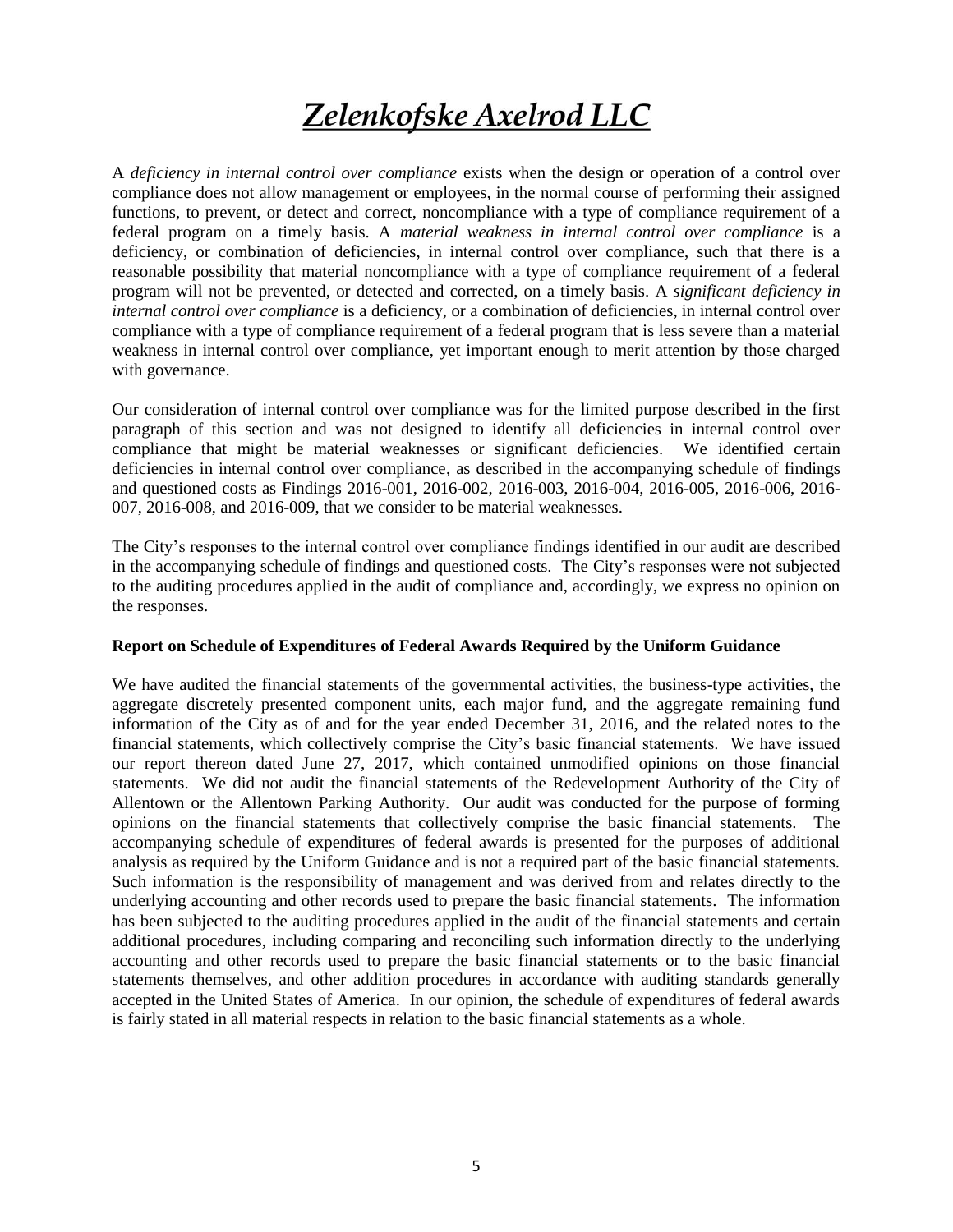The purpose of this report on internal control over compliance is solely to describe the scope of our testing of internal control over compliance and the results of that testing based on the requirements of the Uniform Guidance. Accordingly, this report is not suitable for any other purpose.

Zelenhofske Attalcod LLC

ZELENKOFSKE AXELROD LLC

Jamison, Pennsylvania August 9, 2017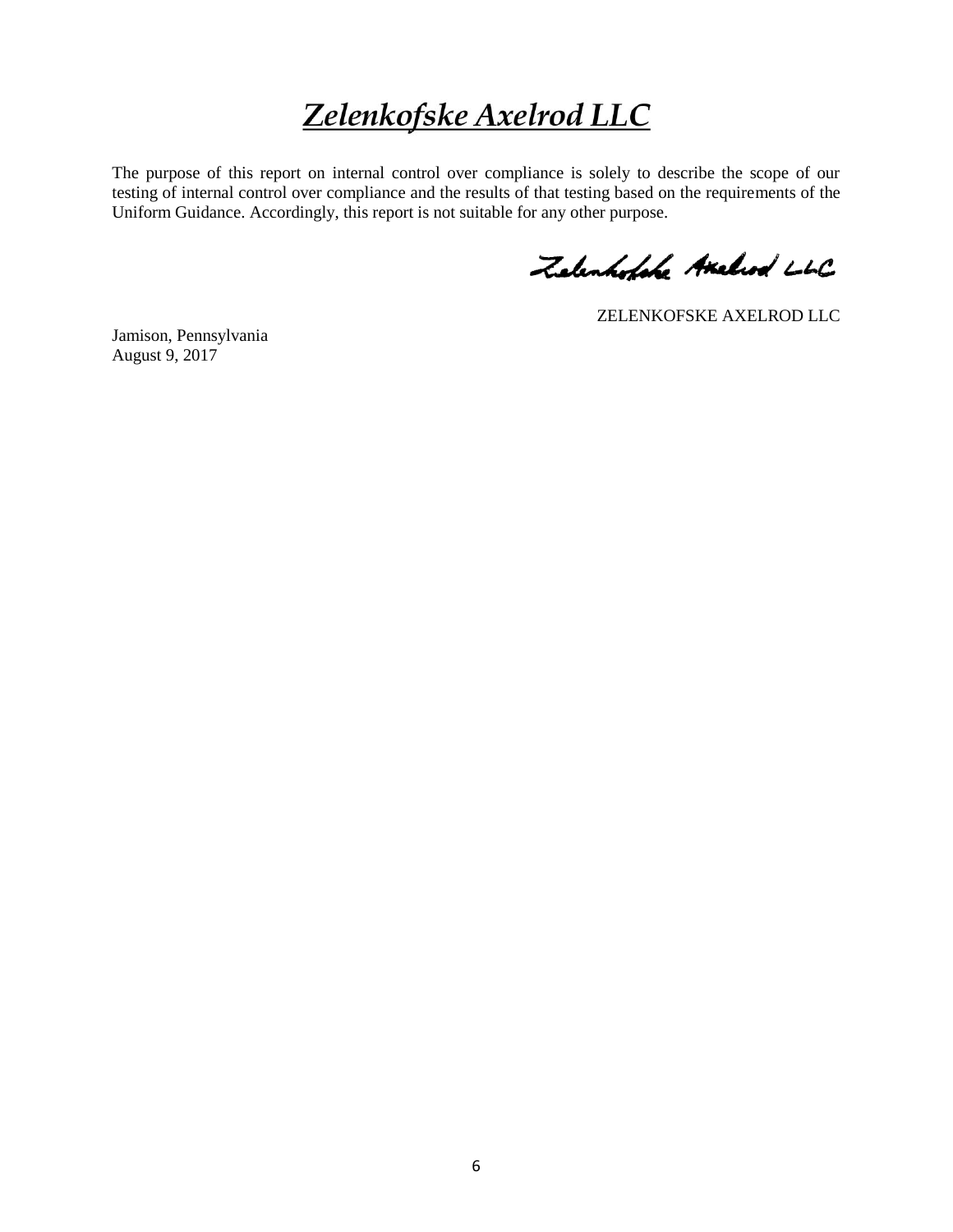#### CITY OF ALLENTOWN SINGLE AUDIT REPORT SCHEDULE OF EXPENDITURES OF FEDERAL AWARDS YEAR ENDED DECEMBER 31, 2016

|                                                               |             |                         | (Accrued)/        |            |           |                          | (Accrued)/               |                   |
|---------------------------------------------------------------|-------------|-------------------------|-------------------|------------|-----------|--------------------------|--------------------------|-------------------|
|                                                               | Federal     | Grant/                  | Deferred          |            | Federal   | Federal                  | Deferred                 |                   |
|                                                               | <b>CFDA</b> | Pass-Through            | Revenue at        |            | Grant     | Grant                    | Revenue at               | Passed Through to |
| Federal Grantor/Pass-through Grantor/Program or Cluster Title | Number      | <b>Grantor's Number</b> | December 31, 2015 |            | Receipts  | Expenditures             | December 31, 2016        | Subrecipients     |
| U.S. Department of Housing and Urban Development:             |             |                         |                   |            |           |                          |                          |                   |
| <b>CDBG/Entitlement Grants Cluster:</b>                       |             |                         |                   |            |           |                          |                          |                   |
| Community Development Block Grant/Entitlement Grants          | 14.218      | B-09-MC-42-0002         | \$                |            | \$        | \$<br>8.074.00 \$        | $(8,074.00)$ \$          |                   |
| Community Development Block Grant/Entitlement Grants          | 14.218      | B-11-MC-42-0002         |                   | (3, 305)   |           | (3,305)                  |                          |                   |
| Community Development Block Grant/Entitlement Grants          | 14.218      | B-12-MC-42-0002         |                   | 250,000    |           | 250,000                  |                          |                   |
| Community Development Block Grant/Entitlement Grants          | 14.218      | B-13-MC-42-0002         |                   | (810, 439) | 1,445,696 | 635,257                  |                          |                   |
| Community Development Block Grant/Entitlement Grants          | 14.218      | B-14-MC-42-0002         |                   | 351,426    |           | 397.079                  | (45, 653)                | 391,470           |
| Community Development Block Grant/Entitlement Grants          | 14.218      | B-15-MC-42-0002         |                   | (110,908)  | 1,200,700 | 1,146,524                | (56, 732)                | 945,129           |
| Community Development Block Grant/Entitlement Grants          | 14.218      | B-16-MC-42-0002         |                   | 92,644     | 504,665   | 783,040                  | (185, 731)               | 670,307           |
| Subtotal 14.218                                               |             |                         |                   | (230, 582) | 3,151,061 | 3,216,669                | (296, 190)               | 2,006,906         |
|                                                               |             |                         |                   |            |           |                          |                          |                   |
| <b>Emergency Shelter Grants Program</b>                       | 14.231      | E-12-MC-42-0011         |                   |            |           |                          |                          |                   |
| <b>Emergency Shelter Grants Program</b>                       | 14.231      | E-13-MC-42-0011         |                   | 175,467    |           | 175,467                  |                          | 169,568           |
| <b>Emergency Shelter Grants Program</b>                       | 14.231      | E-14-MC-42-0011         |                   | (21, 803)  | 24,570    | 2,767                    |                          |                   |
| <b>Emergency Shelter Grants Program</b>                       | 14.231      | E-15-MC-42-0011         |                   | (183, 854) | 183,854   |                          |                          |                   |
| <b>Emergency Shelter Grants Program</b>                       | 14.231      | E-16-MC-42-0011         |                   | (13, 647)  | 13,647    | $\overline{\phantom{a}}$ | $\overline{\phantom{a}}$ | $\sim$            |
| Subtotal 14.231                                               |             |                         |                   | (43, 837)  | 222,071   | 178,234                  | $\overline{\phantom{a}}$ | 169,568           |
| HOME Investment Partnerships Program                          | 14.239      | M-09-MC-42-0200         |                   | (86, 390)  | 86,390    |                          |                          |                   |
| HOME Investment Partnerships Program                          | 14.239      | M-10-MC-42-0200         |                   | (57, 143)  | 84,143    | 54,973                   | (27, 973)                |                   |
| HOME Investment Partnerships Program                          | 14.239      | M-11-MC-42-0200         |                   | 35,000     |           | 159,318                  | (124, 318)               |                   |
| HOME Investment Partnerships Program                          | 14.239      | M-12-MC-42-0200         |                   | 10,626     | 40,427    | 51,053                   |                          |                   |
| HOME Investment Partnerships Program                          | 14.239      | M-13-MC-42-0200         |                   | (127, 410) | 129,047   | 425,160                  | (423, 523)               | 423,523           |
| HOME Investment Partnerships Program                          | 14.239      | M-14-MC-42-0200         |                   | 10,681     |           | 536,710                  | (526, 029)               | 526,029           |
| HOME Investment Partnerships Program                          | 14.239      | M-15-MC-42-0200         |                   |            |           | 183,950                  | (183,950)                | 183,950           |
| Subtotal 14.239                                               |             |                         |                   | (214, 636) | 340,007   | 1,411,164                | (1, 285, 793)            | 1,133,502         |
| Total U.S. Department of Housing and Urban                    |             |                         |                   |            |           |                          |                          |                   |
| Development                                                   |             |                         |                   | (489, 055) | 3,713,139 | 4,806,067                | (1,581,983)              | 3,309,976         |
| U.S. Department of Interior:                                  |             |                         |                   |            |           |                          |                          |                   |
| Passed through the Commonwealth of Pennsylvania,              |             |                         |                   |            |           |                          |                          |                   |
| Pennsylvania Historical and Museum Commission:                |             |                         |                   |            |           |                          |                          |                   |
| Historic Preservation Fund Grants-In-Aid                      | 15.904      | 42-15-131238            |                   | (4, 711)   | 10,000    | 5,289                    |                          |                   |
| Historic Preservation Fund Grants-In-Aid                      | 15.904      | 42-16-141301            |                   |            |           | 6,771                    | (6,771)                  |                   |
| Total U.S. Department of Interior                             |             |                         |                   | (4,711)    | 10.000    | 12.060                   | (6,771)                  |                   |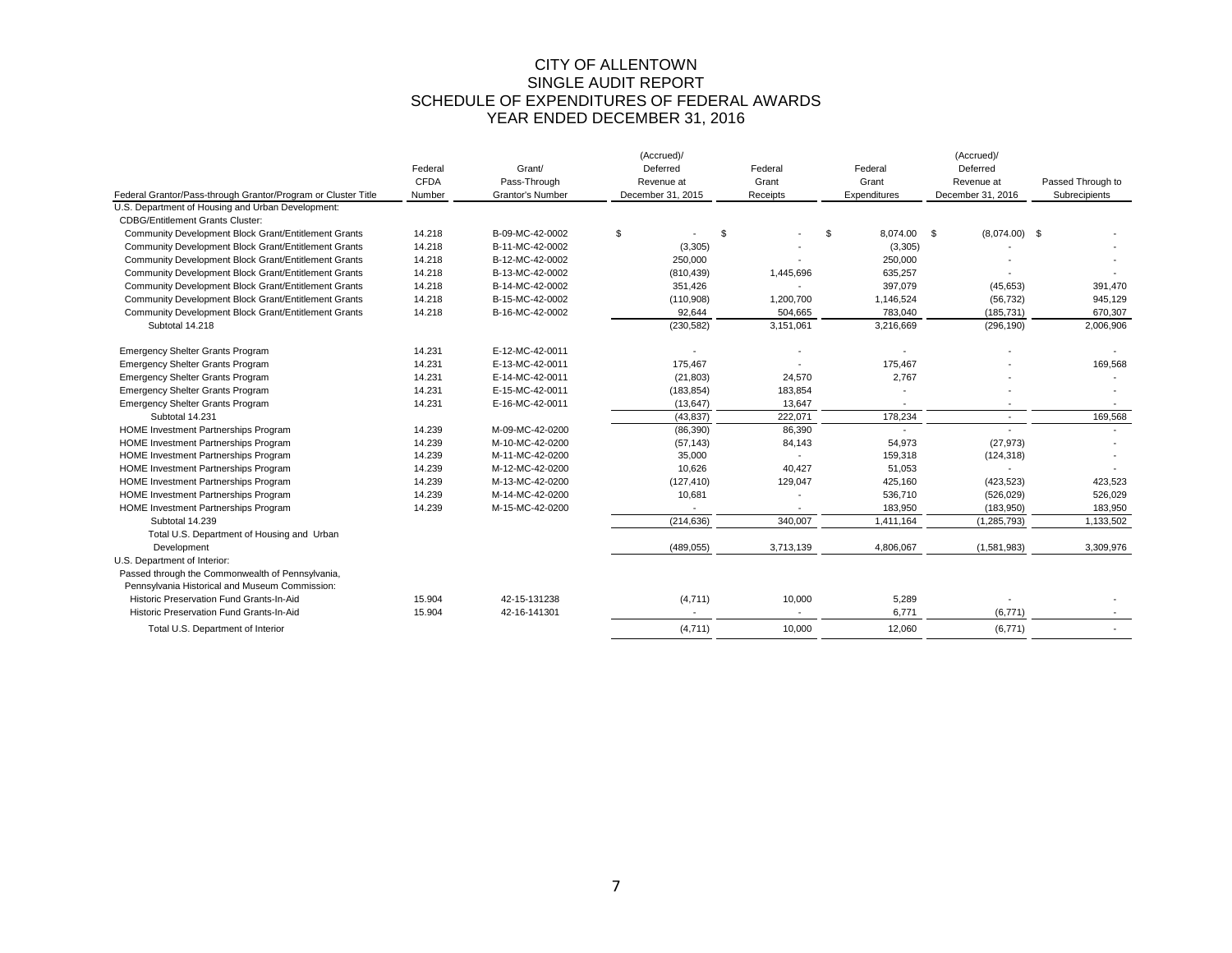#### CITY OF ALLENTOWN SINGLE AUDIT REPORT SCHEDULE OF EXPENDITURES OF FEDERAL AWARDS YEAR ENDED DECEMBER 31, 2016

|                                                               | Federal     | Grant/                    | (Accrued)/<br>Deferred   | Federal   | Federal      | (Accrued)/<br>Deferred   |                   |
|---------------------------------------------------------------|-------------|---------------------------|--------------------------|-----------|--------------|--------------------------|-------------------|
|                                                               | <b>CFDA</b> | Pass-Through              | Revenue at               | Grant     | Grant        | Revenue at               | Passed Through to |
| Federal Grantor/Pass-through Grantor/Program or Cluster Title | Number      | Grantor's Number          | December 31, 2015        | Receipts  | Expenditures | December 31, 2016        | Subrecipients     |
| U.S. Department of Justice:                                   |             |                           |                          |           |              |                          |                   |
| Passed through the Commonwealth of Pennsylvania,              |             |                           |                          |           |              |                          |                   |
| Pennsylvania Department of Justice:                           |             |                           |                          |           |              |                          |                   |
| Public Safety Partnership and Community Policing Grants       | 16.710      | 2011UMWX0157              | (22, 814)                | 54,818    | 32,004       |                          |                   |
| Public Safety Partnership and Community Policing Grants       | 16.710      | 2014UMWX0116              |                          | 44,010    | 58,878       | (14, 868)                |                   |
| Subtotal 16.710                                               |             |                           | (22, 814)                | 98,828    | 90,882       | (14, 868)                |                   |
| JAG Program Cluster:                                          |             |                           |                          |           |              |                          |                   |
| Edward Byrne Memorial Justice Assistance Grant Program        | 16.738      | 2015-DE-BX-K015           |                          | 204,152   | 204,152      |                          |                   |
| Edward Byrne Memorial Justice Assistance Grant Program        | 16.738      | 2015-DJ-BX-0718           | (58,050)                 | 58.050    |              |                          |                   |
| Subtotal 16.738                                               |             |                           | (58,050)                 | 262,202   | 204,152      |                          |                   |
| Total U.S. Department of Justice                              |             |                           | (80, 864)                | 361,030   | 295,034      | (14, 868)                |                   |
| U.S. Department of Transportation:                            |             |                           |                          |           |              |                          |                   |
| Passed through the Commonwealth of Pennsylvania,              |             |                           |                          |           |              |                          |                   |
| Pennsylvania Department of Transportation:                    |             |                           |                          |           |              |                          |                   |
| Highway Planning and Construction (Federal-Aid Highway        |             |                           |                          |           |              |                          |                   |
| Program)                                                      | 20.205      | 050278                    | (2,902,437)              | 6,410,138 | 4,957,603    | (1,449,902)              |                   |
| Highway Planning and Construction (Federal-Aid Highway        |             |                           |                          |           |              |                          |                   |
| Program)                                                      | 20.205      | 050286                    | (785)                    | 96,836    | 98,504       | (2, 453)                 |                   |
| Highway Planning and Construction (Federal-Aid Highway        |             |                           |                          |           |              |                          |                   |
| Program)                                                      | 20.205      | 057343                    | (18,096)                 | 18,096    |              |                          |                   |
| Highway Planning and Construction (Federal-Aid Highway        |             |                           |                          |           |              |                          |                   |
| Program)                                                      | 20.205      | 057416                    | $\overline{\phantom{a}}$ | 62.545    | 62,545       |                          | 62,545            |
| Subtotal 20.205                                               |             |                           | (2,921,318)              | 6,587,615 | 5,118,652    | (1,452,355)              | 62,545            |
| Alcohol Impaired Driving Countermeasures:                     |             |                           |                          |           |              |                          |                   |
| National Priority Safety Programs                             | 20.616      | IPD-2015-Allentown-00030  | (3,263)                  | 3,263     |              |                          |                   |
| National Priority Safety Programs                             | 20.616      | IPD-2016-Allentown-00039  |                          | 5,122     | 12,646       | (7, 524)                 |                   |
| National Priority Safety Programs                             | 20.616      | IPD 2017-S Whitehall-0014 |                          |           | 2,453        | (2, 453)                 |                   |
| Subtotal 20.616                                               |             |                           | (3,263)                  | 8,385     | 15,099       | (9, 977)                 |                   |
| <b>Technical Assistance Grants</b>                            | 20.710      | DTPH5615GPPT04            |                          | 89,500    | 89,500       | $\overline{\phantom{a}}$ |                   |
| Total U.S. Department of Transportation                       |             |                           | (2,924,581)              | 6,685,500 | 5,223,251    | (1,462,332)              | 62,545            |
| U.S. Department of Environmental Protection:                  |             |                           |                          |           |              |                          |                   |
| Brownfields Assessment and Cleanup Cooperative                |             |                           |                          |           |              |                          |                   |
| Agreements                                                    | 66.818      | BF 983975-01-0            | (719)                    | 819       | 100          |                          |                   |
| Total U.S. Department of Environmental Protection             |             |                           | (719)                    | 819       | 100          |                          |                   |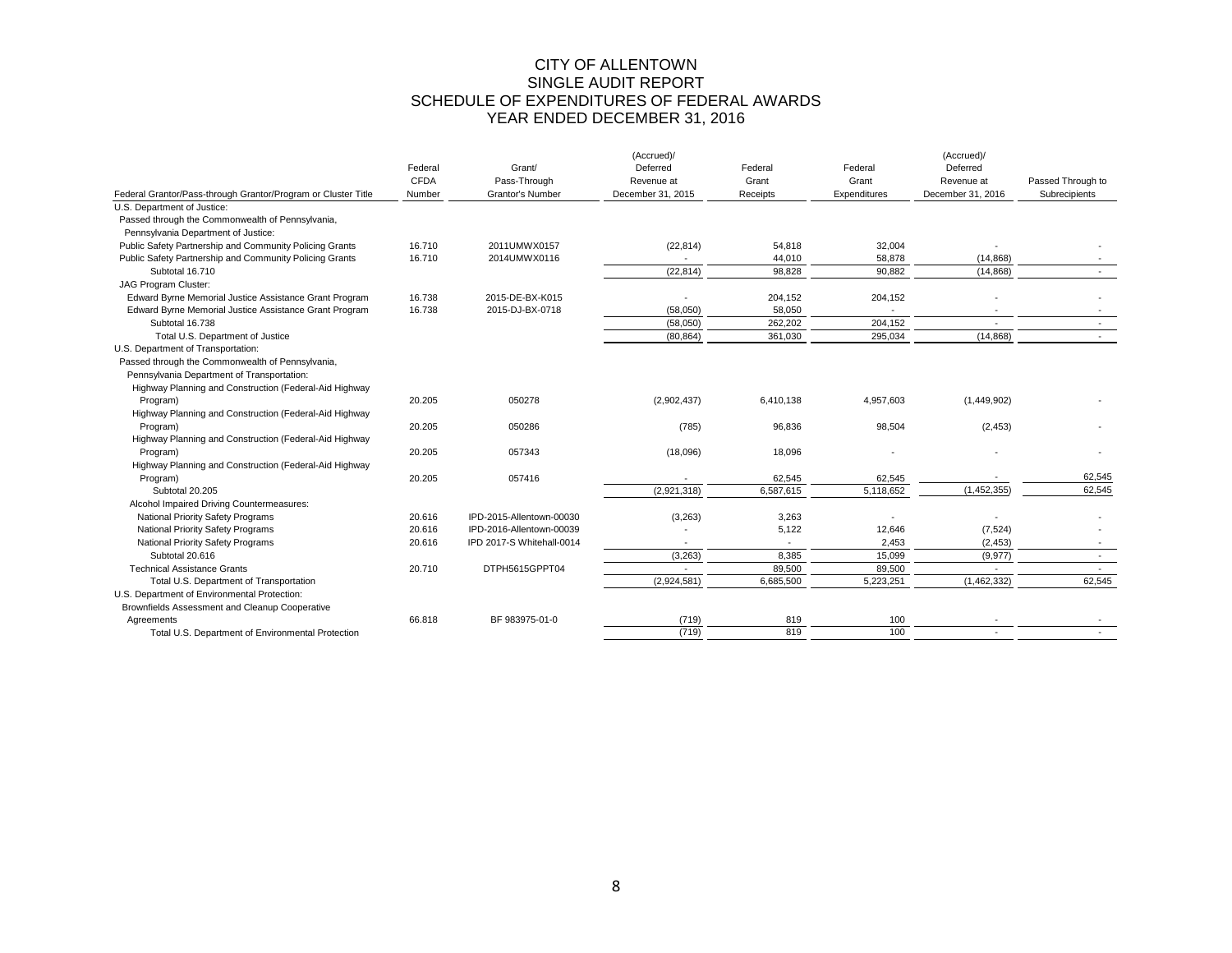#### CITY OF ALLENTOWN SINGLE AUDIT REPORT SCHEDULE OF EXPENDITURES OF FEDERAL AWARDS YEAR ENDED DECEMBER 31, 2016

|                                                               |             |                              | (Accrued)/               |            |                  | (Accrued)/               |                          |
|---------------------------------------------------------------|-------------|------------------------------|--------------------------|------------|------------------|--------------------------|--------------------------|
|                                                               | Federal     | Grant/                       | Deferred                 | Federal    | Federal          | Deferred                 |                          |
|                                                               | <b>CFDA</b> | Pass-Through                 | Revenue at               | Grant      | Grant            | Revenue at               | Passed Through to        |
| Federal Grantor/Pass-through Grantor/Program or Cluster Title | Number      | <b>Grantor's Number</b>      | December 31, 2015        | Receipts   | Expenditures     | December 31, 2016        | Subrecipients            |
| U.S. Department of Health and Human Services:                 |             |                              |                          |            |                  |                          |                          |
| Passed through the Commonwealth of Pennsylvania,              |             |                              |                          |            |                  |                          |                          |
| Pennsylvania Department of Health and Human Services:         |             |                              |                          |            |                  |                          |                          |
| Public Health Emergency Preparedness                          | 93.069      | 4100069761                   | (44, 939)                | 123,332    | 78,393           |                          |                          |
| Public Health Emergency Preparedness                          | 93.069      | 4100073292                   |                          | 34,039     | 68,044           | (34,005)                 |                          |
| Subtotal 93,069                                               |             |                              | (44.939)                 | 157,371    | 146.437          | (34,005)                 |                          |
| Hospital Preparedness Program (HPP) and Public Health         |             |                              |                          |            |                  |                          |                          |
| Emergency Preparedness (PHEP) Aligned Cooperative             |             |                              |                          |            |                  |                          |                          |
| Agreements                                                    | 93.074      | 4100069761                   | (13, 361)                | 36,667     | 23,306           |                          |                          |
| Hospital Preparedness Program (HPP) and Public Health         |             |                              |                          |            |                  |                          |                          |
| Emergency Preparedness (PHEP) Aligned Cooperative             |             |                              |                          |            |                  |                          |                          |
| Agreements                                                    | 93.074      | 4100073292                   |                          | 7,957      | 15,906           | (7, 949)                 |                          |
| Subtotal 93.074                                               |             |                              | (13, 361)                | 44,624     | 39,212           | (7, 949)                 |                          |
| Project Grants and Cooperative Agreements for                 |             |                              |                          |            |                  |                          |                          |
| <b>Tuberculosis Control Programs</b>                          | 93.116      | 4100065359                   | (2,076)                  | 4,047      | 1,971            |                          |                          |
| Substance Abuse and Mental Health Services Projects           |             |                              |                          |            |                  |                          |                          |
| of Regional and National Significance                         | 93.243      | 16-DA-33                     | $\overline{\phantom{a}}$ | 28,280     | 43,960           | (15,680)                 |                          |
| Immunization Cooperative agreements                           | 93.268      | 4100067447                   | (76, 383)                | 76,383     |                  |                          |                          |
| Immunization Cooperative agreements                           | 93.268      | 4100070552                   |                          | 123,150    | 142,776          | (19,626)                 |                          |
| Subtotal 93.268                                               |             |                              | (76, 383)                | 199,533    | 142,776          | (19,626)                 |                          |
| National Bioterrorism Hospital Preparedness Program           | 93.889      | 4100069761                   | (2, 429)                 | 6,666      | 4,237            | $\sim$                   | $\overline{a}$           |
| National Bioterrorism Hospital Preparedness Program           | 93.889      | 4100073292                   |                          | 2,210      | 4,418            | (2.208)                  | $\blacksquare$           |
| Subtotal 93.889                                               |             |                              | (2, 429)                 | 8,876      | 8,655            | (2, 208)                 | $\overline{\phantom{a}}$ |
| HIV Prevention Activities - Health Department Based           | 93.940      | 4100060799                   | (34, 849)                | 94.727     | 88.501           | (28, 623)                | $\overline{\phantom{a}}$ |
| Preventive Health Services Sexually Transmitted Diseases      |             |                              |                          |            |                  |                          |                          |
| Control                                                       | 93.977      | 5H25PS001401-05              | (3,605)                  | 6,680      | 5,000            | (1, 925)                 |                          |
| Preventative Health and Health Services Block Grant           | 93.991      | 4100067119                   | (132, 312)               | 409,567    | 320,183          | (42, 928)                | $\sim$                   |
| Maternal and Child Health Block Grant to the States           | 93.994      | 4100065680                   | (56, 346)                | 162,256    | 124,805          | (18, 895)                | $\sim$                   |
| Maternal and Child Health Block Grant to the States           | 93.994      | 4100073550                   |                          |            | 54,259           | (54, 259)                |                          |
| Subtotal 93.994                                               |             |                              | (56, 346)                | 162.256    | 179.064          | (73, 154)                | $\blacksquare$           |
| Total U.S. Department of Health and Human Services            |             |                              | (366, 300)               | 1,115,961  | 975,759          | (226, 098)               |                          |
| Federal Emergency Management Agency:                          |             |                              |                          |            |                  |                          |                          |
| Passed through the Commonwealth of Pennsylvania,              |             |                              |                          |            |                  |                          |                          |
| Pennsylvania Emergency Management Agency:                     |             |                              |                          |            |                  |                          |                          |
| Disaster Grants - Public Assistance (Presidentially           |             |                              |                          |            |                  |                          |                          |
| Declared Disasters)                                           | 97.036      | FEMA-4025-DR-PA-077-02000-00 | (66, 731)                |            |                  | (66, 731)                |                          |
|                                                               |             | FEMA-4267-DR-PA              | $\sim$                   |            | 310.173          | (310, 173)               | $\blacksquare$           |
| Assistance to Firefighters Grant                              | 97.044      | EMW-2014-FO-05218            | $\overline{\phantom{a}}$ | 116,087    | 116,087          | $\overline{\phantom{a}}$ | $\overline{\phantom{a}}$ |
| <b>Total Federal Emergency Management Agency</b>              |             |                              | (66, 731)                | 116,087    | 426,260          | (376, 904)               |                          |
| <b>Total Expenditures of Federal Awards</b>                   |             |                              | $(3,932,961)$ \$<br>\$   | 12,002,536 | \$<br>11,738,531 | \$<br>(3,668,956)        | \$<br>3,372,521          |
|                                                               |             |                              |                          |            |                  |                          |                          |

See accompanying notes to schedule of expenditures of federal awards.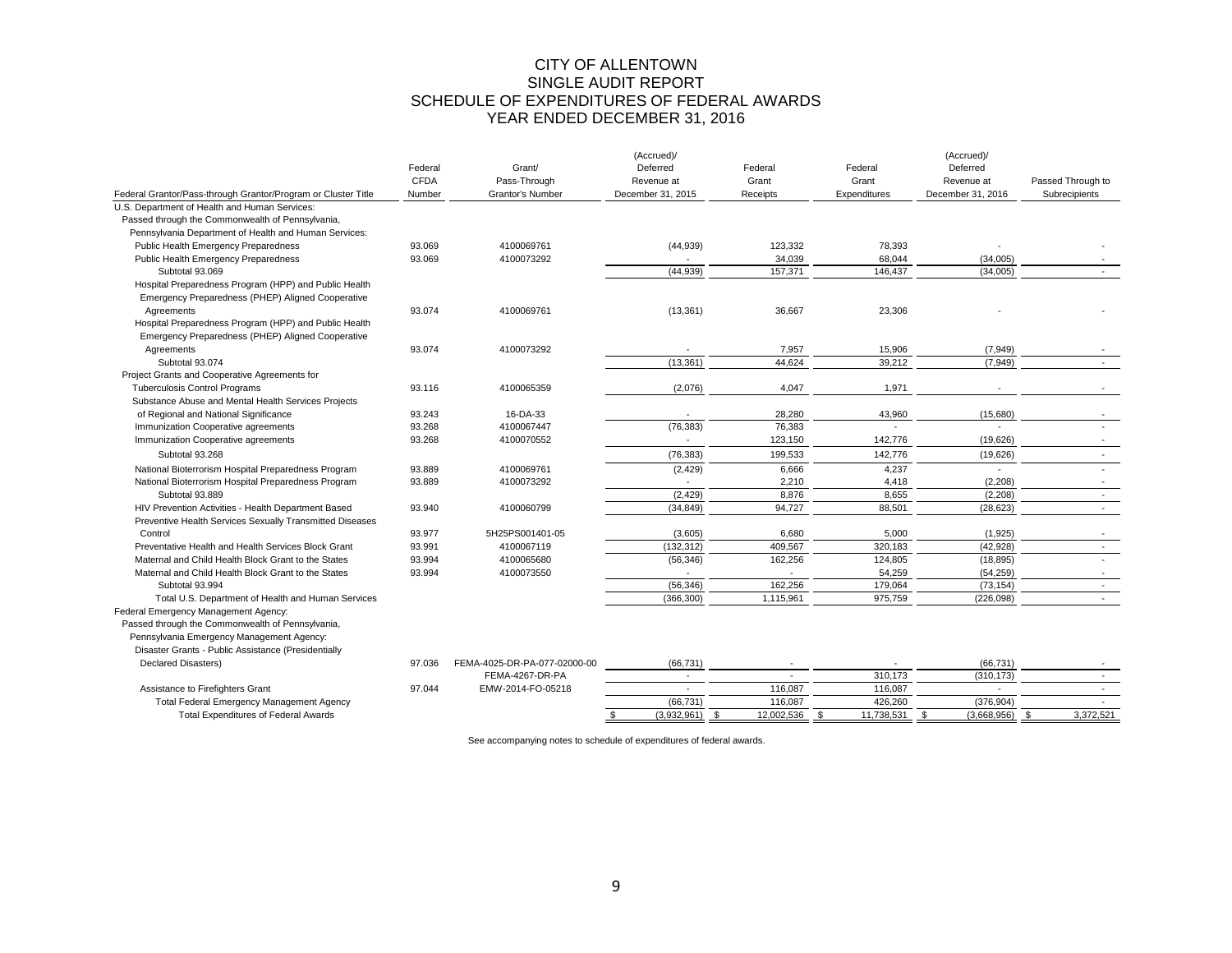# CITY OF ALLENTOWN SINGLE AUDIT REPORT NOTES TO SCHEDULE OF EXPENDITURES OF FEDERAL AWARDS YEAR ENDED DECEMBER 31, 2016

#### 1. BASIS OF ACCOUNTING

The accompanying schedule of expenditures of federal awards (Schedule) presents the expenditures of all federal awards programs of the City of Allentown, Pennsylvania (City) using the modified accrual basis of accounting.

#### 2. RELATIONSHIP TO BASIC FINANCIAL STATEMENTS

The information in this Schedule is presented in accordance with the requirements of Title 2 U.S. *Code of Federal Regulations* Part 200, *Uniform Administrative Requirements, Cost Principles, and Audit Requirements for Federal Awards* (Uniform Guidance). Therefore, some amounts presented in this schedule may differ from amounts presented in, or used in the preparation of, the City's basic financial statements.

Such expenditures are recognized following, as applicable, either the cost principles in the U.S. Office of Management and Budget Circular A-133, *Audits of States, Local Governments, and Non-Profit Organizations,* or the cost principles contained in the Uniform Guidance, wherein certain types of expenditures are not allowable or are limited as to reimbursement.

The City has elected not to use the 10-percent de minimis indirect cost rate allowed under the Uniform Guidance.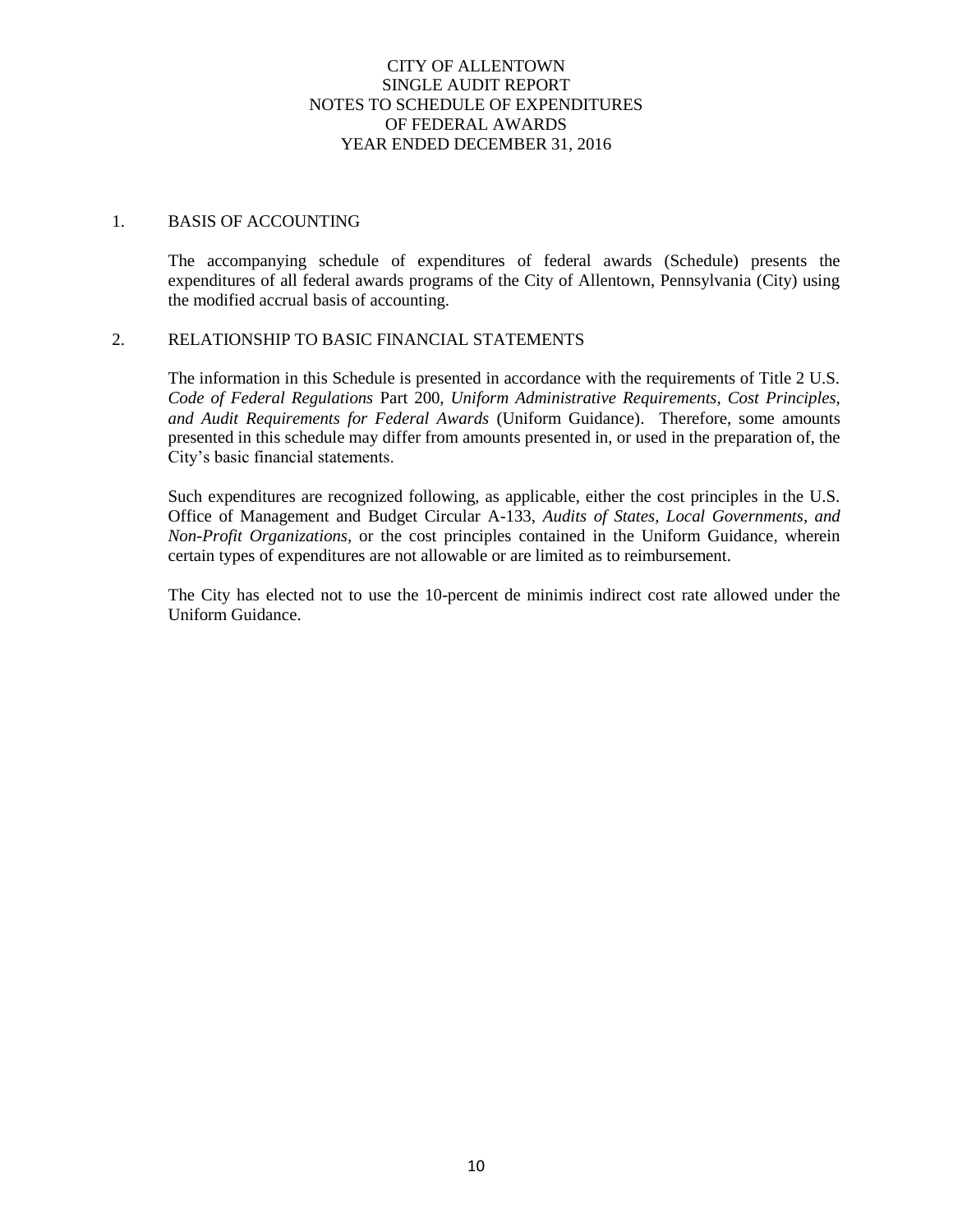- I. Summary of Audit Results
	- 1. Type of auditor's report issued: Unmodified
	- 2. Internal control over financial reporting:

Material weakness(es) identified? \_\_\_Yes  $X$  No Significant deficiency(ies) identified that are not considered to be material weakness(es)? Yes X None reported

- 3. Noncompliance material to financial statements noted?  $X_N$  No
- 4. Internal control over major programs:

Material weakness(es) identified?  $X$  Yes \_\_\_No Significant deficiency(ies) identified that are not considered to be material weakness(es)?  $Yes \ X$  None reported

- 5. Type of auditor's report issued on compliance for major programs: Qualified
- 6. Any audit findings disclosed that are required to be reported in accordance with Uniform Guidance?  $X$  Yes  $N_0$
- 7. Major Programs:

| <b>CFDA</b> Numbers | Name of Federal Program                                      |
|---------------------|--------------------------------------------------------------|
| 14.218              | <b>Community Development Block Grants/Entitlement Grants</b> |
| 14.239              | <b>HOME</b> Investment Partnerships Program                  |
| 20.205              | <b>Highway Planning and Construction</b>                     |

- 8. Dollar threshold used to distinguish between type A and type B programs: \$750,000
- 9. Auditee qualified as low-risk auditee? \_\_\_\_Yes  $\overline{X}$  No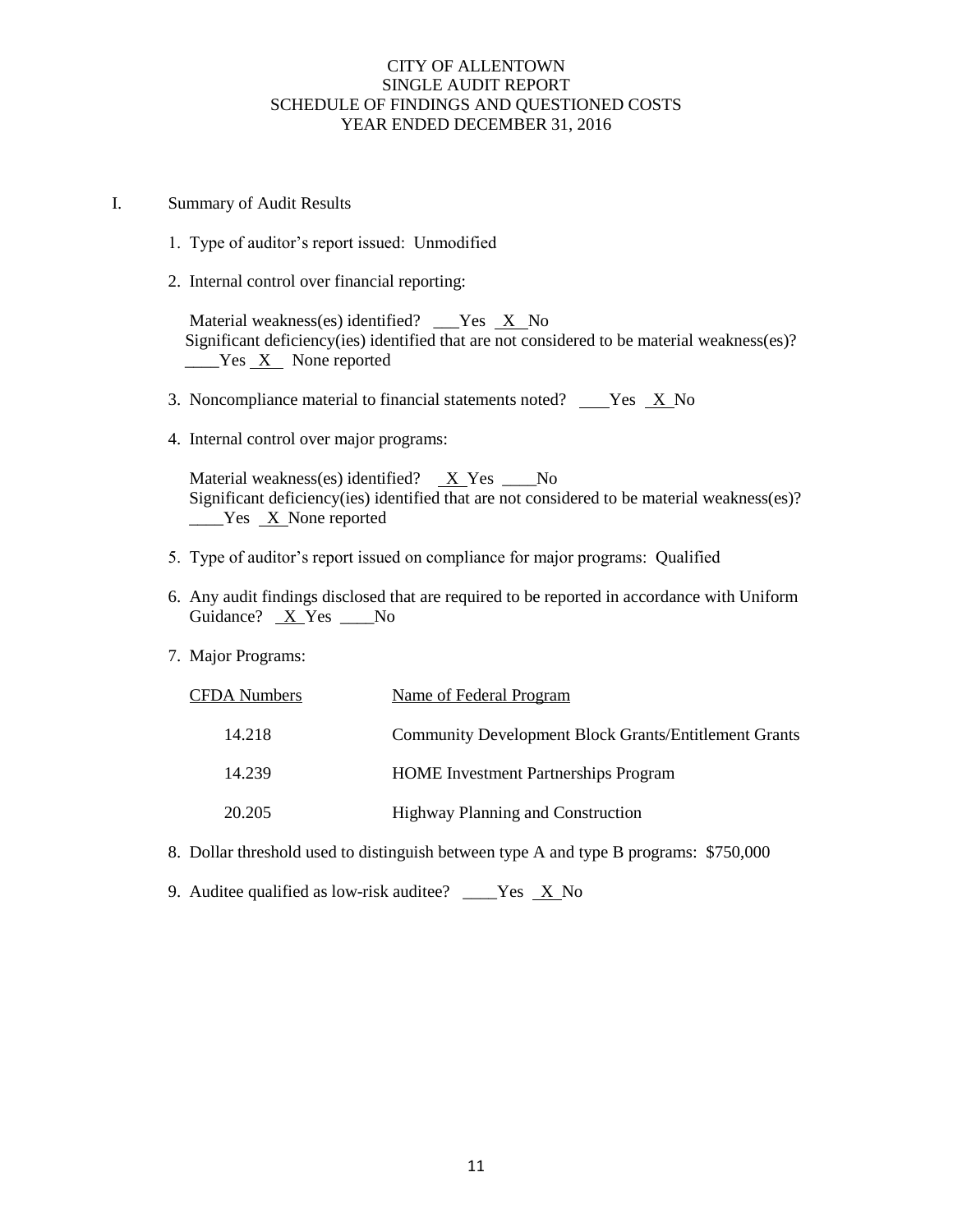II. Findings related to the financial statements which are required to be reported in accordance with *Government Auditing Standards.*

None noted.

III. Findings and questioned costs for federal awards.

#### **Finding 2016-001: Cash Management**

#### **Repeat Finding – See Finding 2015-003**

U.S. Department of Transportation – An award was passed through the Commonwealth of Pennsylvania, Pennsylvania Department of Transportation – Highway Planning and Construction (Federal-Aid Highway Program) (CFDA #20.205).

*Condition:* Three of the seven reimbursement requests selected for testing under the Highway Planning and Construction program contained invoices for allowable costs that were not paid to vendors within ten calendar days of the date of receipt of funds from the Commonwealth of Pennsylvania (Commonwealth).

*Criteria:* The General Reimbursement Agreements for Federal-Aid Highway Projects entered into with the Commonwealth, acting through the Pennsylvania Department of Transportation require the City to pay the consultants and contractors within ten calendar days of the date of the Commonwealth's remittance.

The U.S. Office of Management and Budget (OMB) *Compliance Supplement* states that when funds are received, recipients must follow procedures to minimize the time elapsing between the receipt of funds and disbursements to vendors.

*Cause:* The City does not have controls in place to ensure that invoices are paid in accordance with the General Reimbursement Agreements or the OMB *Compliance Supplement.*

*Effect:* The City is not in compliance with cash management requirements. Failure to comply with grant award requirements could jeopardize future funding.

*Questioned Costs:* This finding does not result in questioned costs.

*Recommendation:* The City should establish controls to minimize the time elapsing between the receipt of federal funds and disbursements to vendors (defined as ten calendar days by the Pennsylvania Department of Transportation).

*Management's Response:* The City understands the importance of complying with cash management requirements relating to General Reimbursement Agreements for Federal-Aid Highway Projects entered into with the Commonwealth acting through the Pennsylvania Department of Transportation. The City will review its current procedures and establish additional controls to comply with the federal award requirements.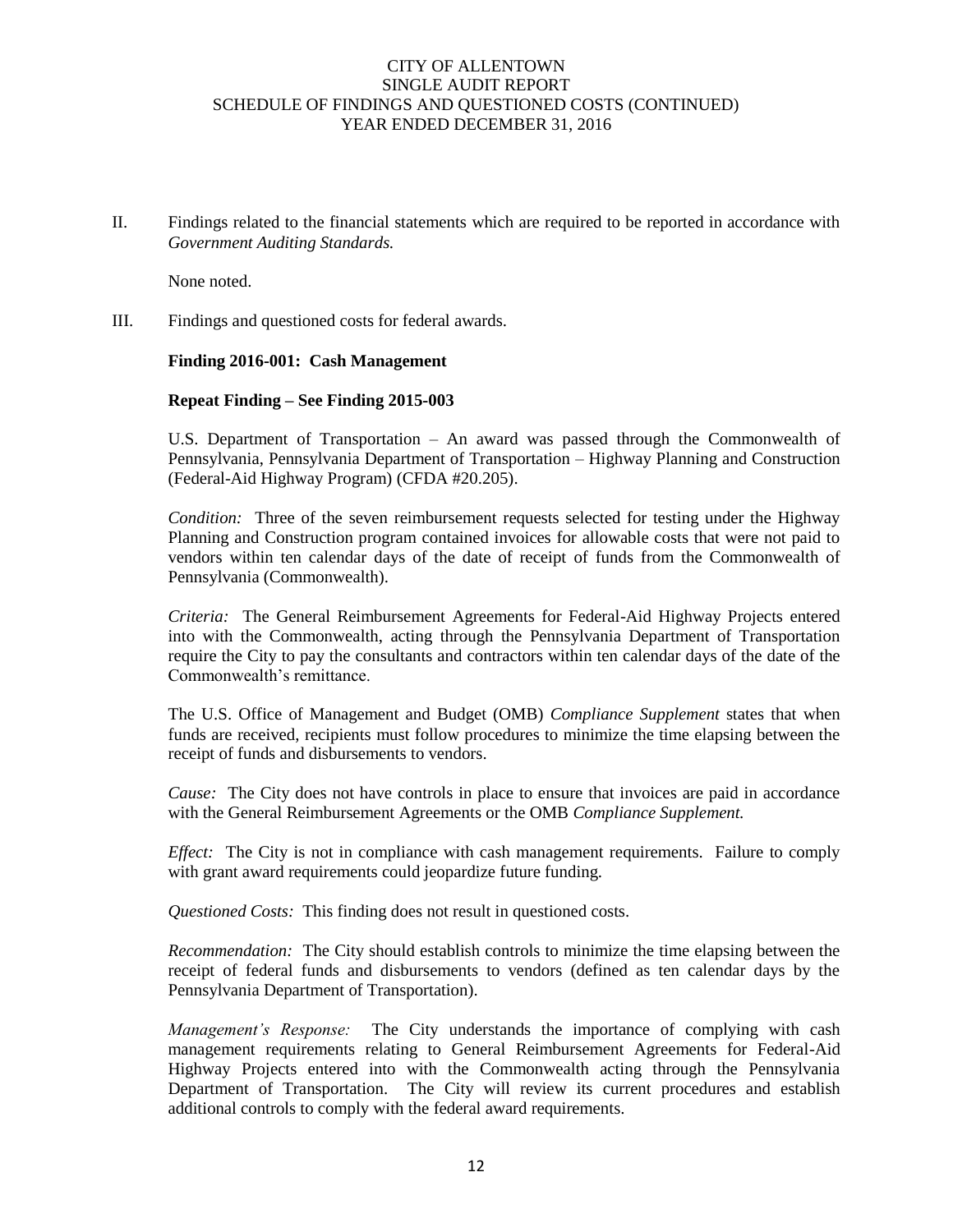#### **Finding 2016-002: Earmarking**

#### **Repeat Finding – See Finding 2015-004**

U.S. Department of Housing and Urban Development – Community Development Block Grants/Entitlement Grants (CFDA #14.218).

*Condition:* The City did not expend at least 70% of the grant award for grant B-14-MC-42-002 in three years; as of December 31, 2016 the City has spent 0% of the grant award.

*Criteria:* Pursuant to 24 CFR sections  $570.200(a)(3)$  and  $570.208(a)$ , not less than 70% of the grant funds must be used over a period of up to three years, as specified by the grantee in its certification, for activities that benefit low- and moderate-income persons.

*Cause:* There were not adequate procedures in place to ensure that the allotted earmarking percentages were met.

*Effect:* The City is not in compliance with earmarking requirements. Failure to comply with grant aware requirements could jeopardize future funding.

*Questioned Costs:* This finding does not result in questioned costs.

*Recommendation:* We recommend that the City implement procedures to periodically evaluate the amounts expended for each grant award to ensure that at least 70% of the grant award is expended within three years.

*Management's Response:* The City will take this recommendation and establish protocols to ensure all timeliness requirements are met. These protocols will include monthly expenditure meetings and more frequent re-programming of funds for projects which have been completed with funds remaining and/or stalled projects.

#### **Finding 2016-003: Reporting**

#### **Repeat Finding – See Finding 2015-005**

U.S. Department of Housing and Urban Development – Community Development Block Grants/Entitlement Grants (CFDA #14.218).

*Condition:* The City did not complete Form HUD 60002, *Section 3 Summary Report, Economic Opportunities for Low- and Very Low-Income Persons* for the year ended December 31, 2016.

*Criteria:* Pursuant to 24 CFR Sections 135.3(a)(1) and 135.90, each recipient that administers covered public and Indian housing assistance, regardless of the amount expended, and each recipient that administers covered housing and community development assistance in excess of \$200,000 in a program year, must submit Form HUD 60002 information using the Section 3 Summary Reporting System.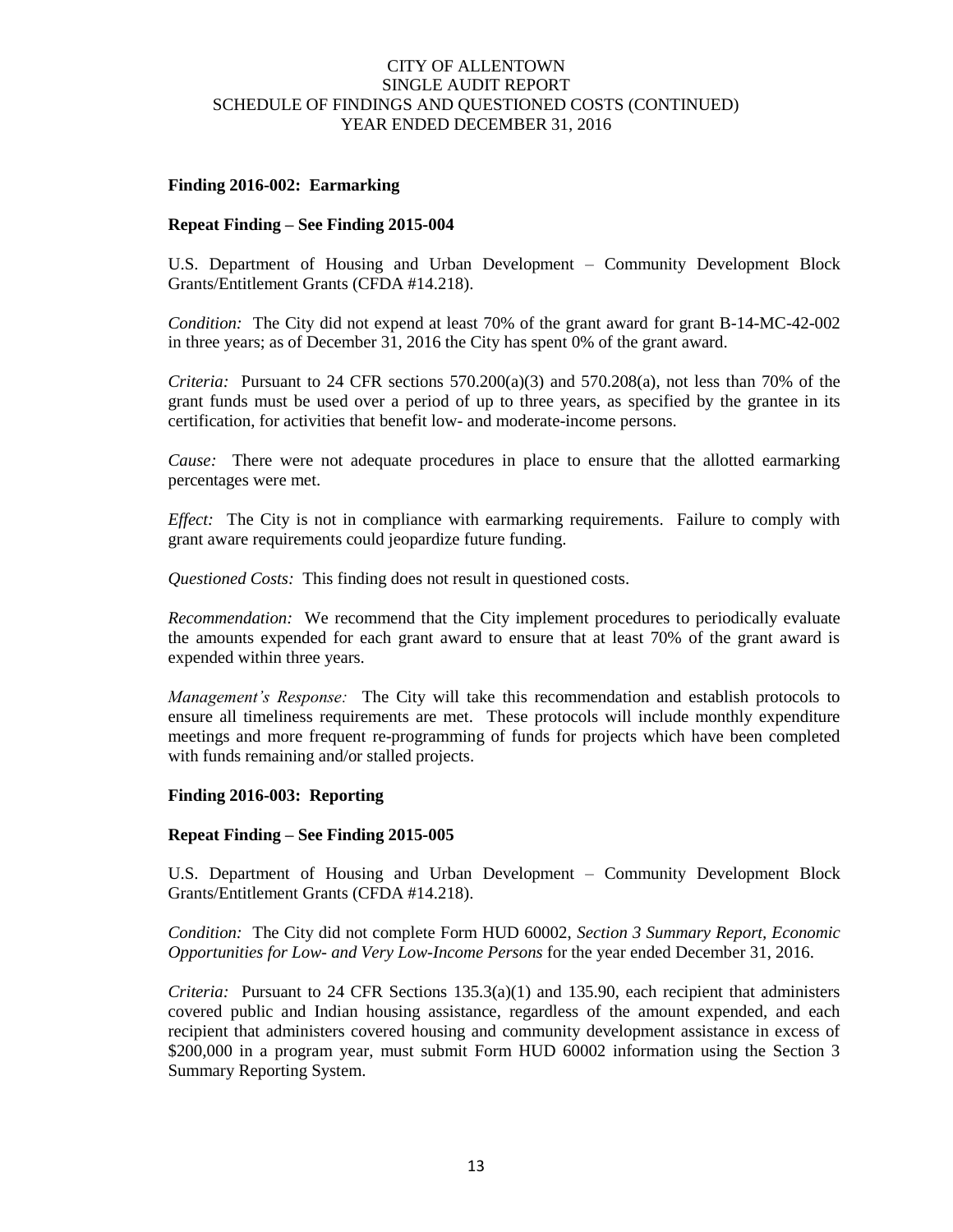*Cause:* The City does not have procedures in place to ensure that Form HUD 60002 is completed and submitted in accordance with federal reporting requirements.

*Effect:* The City did not file the Form HUD 60002 for the year ended December 31, 2016, as required. This report is a required submission and omission of the report could jeopardize future funding.

*Questioned Costs:* This finding does not result in questioned costs.

*Recommendation:* We recommend that the City implement procedures to ensure that all required reports are completed.

*Management's Response:* The City will take this recommendation and review current procedures and implement revised procedures based on the filing requirements.

#### **Finding 2016-004: Subrecipient Monitoring**

U.S. Department of Housing and Urban Development – Community Development Block Grants/Entitlement Grants (CFDA #14.218).

*Condition:* The City did not properly monitor two out of five subrecipients for the year.

*Criteria:* Pursuant to 24 CFR Section 92.500 the City is responsible to conduct reviews to determine subrecipients are expending money in accordance with 24 CFR Section 92.504(c).

*Cause:* The City does not have procedures in place to ensure that subrecipient monitoring is completed in a timely manner.

*Effect:* The City did not timely review subrecipients to ensure funds were spent accordingly.

*Questioned Costs:* This finding does not result in questioned costs.

*Recommendation:* We recommend that the City implement procedures to ensure that all required subrecipient monitoring requirements are met.

*Management's Response:* The City has filled the HUD Grants Monitor position which was previously vacant. The required reviews and checklists will be completed moving forward.

#### **Finding 2016-005: Procurement and Suspension and Debarment**

U.S. Department of Housing and Urban Development – Community Development Block Grants/Entitlement Grants (CFDA #14.218).

*Condition:* Two of the five vendors or contractors selected for testing under the CDBG program did not have proper language in the contract to verify they were neither suspended nor debarred. Furthermore, the City did not verify they were neither suspended nor debarred.

*Criteria:* The OMB C*ompliance Supplement* requires the City to verify whether vendors or subcontractors are not suspended or debarred.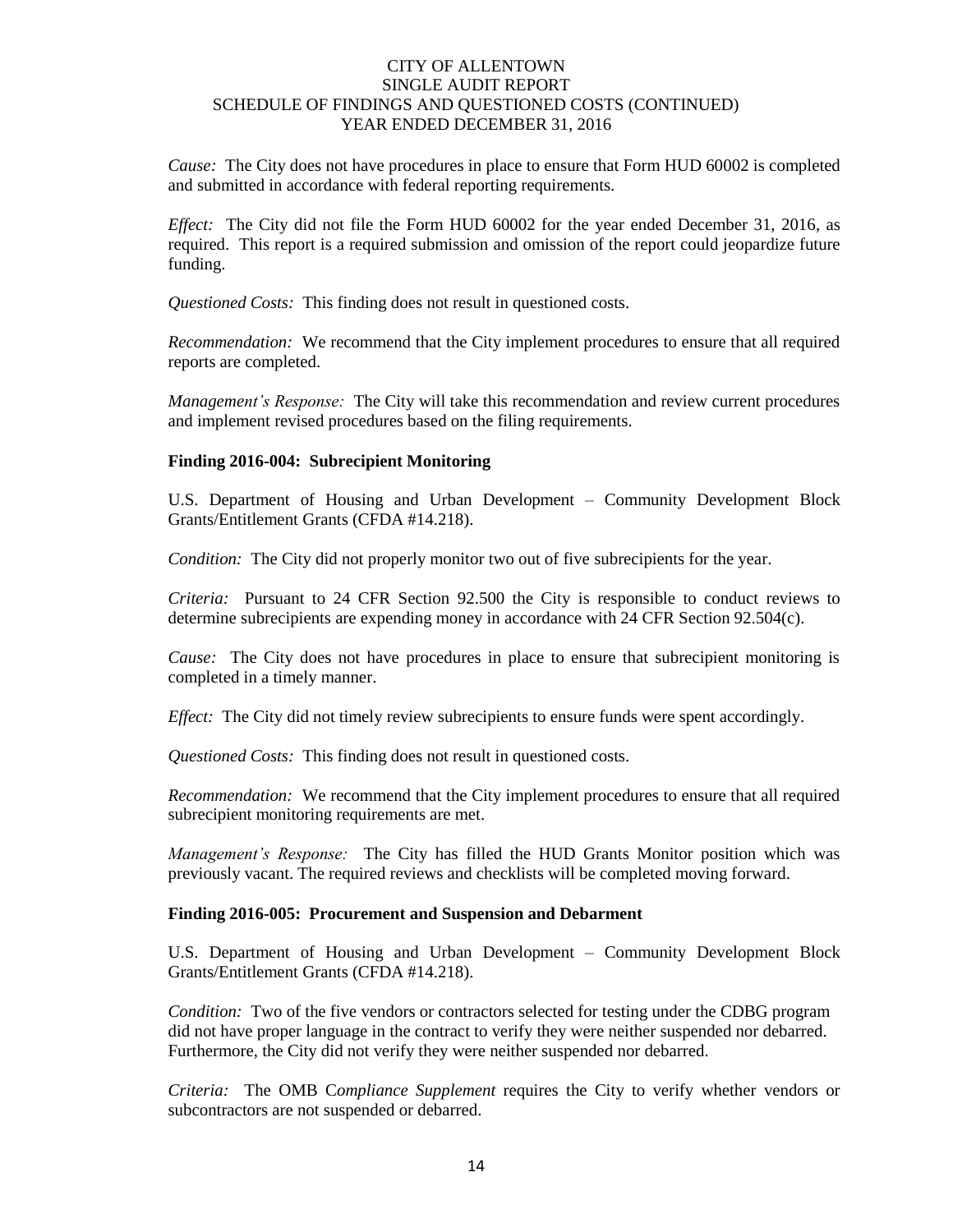The U.S. Office of Management and Budget OMB *Compliance Supplement* states vendors must not be suspended or debarred.

*Cause:* The City does not have controls in place to ensure that vendors or contractors are not suspended or debarred in accordance with the OMB *Compliance Supplement.*

*Effect:* The City is not in compliance with OMB procurement and suspension and debarment requirements. Failure to comply with grant award requirements could jeopardize future funding.

*Questioned Costs:* This finding does not result in questioned costs.

*Recommendation:* The City should establish controls to verify vendors are not suspended or debarred.

*Management's Response:* The City understands the importance of complying with procurement and suspension and debarment requirements in accordance with the *Compliance Supplement*. The City will review its current procedures and establish additional controls to comply with the federal award requirements.

#### **Finding 2016-006: Matching and Earmarking**

U.S. Department of Housing and Urban Development – HOME Investment Partnerships Program (CFDA #14.239).

*Condition:* The City could not provide any documentation to ensure matching or earmarking requirements were met.

*Criteria:* Pursuant to 24 CFR Sections 92.218 through 92.220 and 92.222, and 92.508, the City must provide matching contributions of 25% of HOME funds drawn down during the year. Pursuant to Section 92.300 of 24 CFR the City must invest at least 15% of each year's HOME allocation in projects which are owned, developed, or sponsored by non-profit organizations which qualify as CHDOs. Pursuant to 24 CFR Section 92.102(b), HOME funds may not spend more than 10% for administrative and planning costs.

*Cause:* There were not adequate procedures in place to ensure that the matching and allotted earmarking percentages were met.

*Effect:* The City is not in compliance with matching earmarking requirements. Failure to comply with grant award requirements could jeopardize future funding.

*Questioned Costs:* This finding does not result in questioned costs.

*Recommendation:* We recommend that the City implement procedures to ensure funds are appropriately matched and earmarked.

*Management's Response:* The City will take this recommendation and establish protocols to ensure all matching and earmarking requirements are met.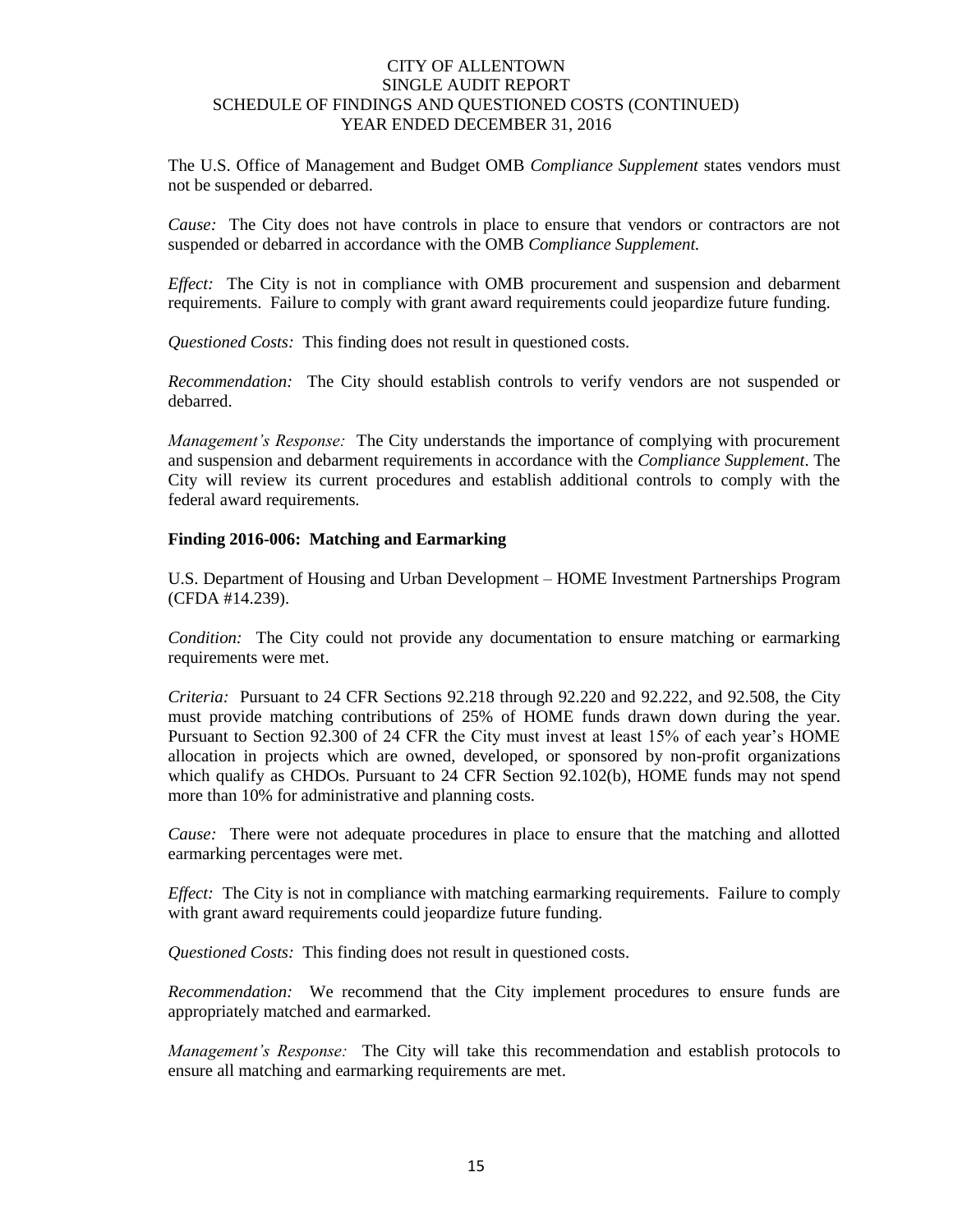#### **Finding 2016-007: Procurement and Suspension and Debarment**

U.S. Department of Housing and Urban Development – HOME Investment Partnerships Program (CFDA #14.239).

*Condition:* Two of the four vendors or contractors selected for testing under the HOME program did not have proper language in the contract to verify they were neither suspended nor debarred. Furthermore, the City did not verify they were neither suspended nor debarred.

*Criteria:* The OMB C*ompliance Supplement* requires the City to verify whether vendors or subcontractors are not suspended or debarred.

The U.S. Office of Management and Budget OMB *Compliance Supplement* states vendors must not be suspended or debarred.

*Cause:* The City does not have controls in place to ensure that vendors or contractors are not suspended or debarred in accordance with the OMB *Compliance Supplement.*

*Effect:* The City is not in compliance with procurement and suspension and debarment requirements. Failure to comply with grant award requirements could jeopardize future funding.

*Questioned Costs:* This finding does not result in questioned costs.

*Recommendation:* The City should establish controls to verify vendors are not suspended or debarred.

*Management's Response:* The City understands the importance of complying with OMB's procurement and suspension and debarment requirements in accordance with the *Compliance Supplement*. The City will review its current procedures and establish additional controls to comply with the federal award requirements.

#### **Finding 2016-008: Reporting**

U.S. Department of Housing and Urban Development – HOME Investment Partnerships Program (CFDA #14.239).

*Condition:* The City did not complete Form HUD 60002, *Section 3 Summary Report, Economic Opportunities for Low- and Very Low-Income Persons* for the year ended December 31, 2016.

*Criteria:* Pursuant to 24 CFR Sections 135.3(a)(1) and 135.90, each recipient that administers covered public and Indian housing assistance, regardless of the amount expended, and each recipient that administers covered housing and community development assistance in excess of \$200,000 in a program year, must submit Form HUD 60002 information using the Section 3 Summary Reporting System.

*Cause:* The City does not have procedures in place to ensure that Form HUD 60002 is completed and submitted in accordance with federal reporting requirements.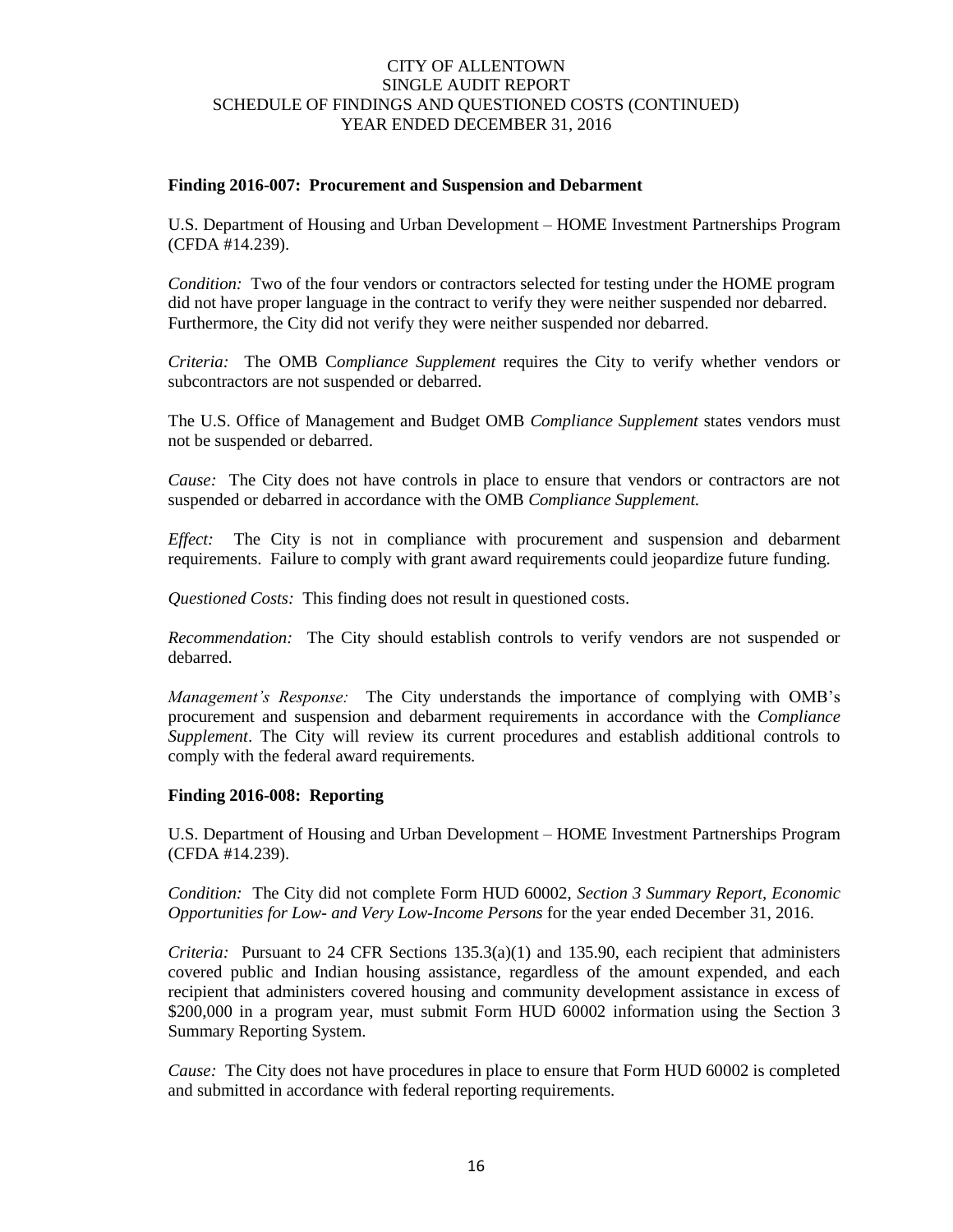*Effect:* The City did not file the Form HUD 60002 for the year ended December 31, 2016, as required. This report is a required submission and omission of the report could jeopardize future funding.

*Questioned Costs:* This finding does not result in questioned costs.

*Recommendation:* We recommend that the City implement procedures to ensure that all required reports are completed.

*Management's Response:* The City will take this recommendation and review current procedures and implement revised procedures based on the filing requirements.

#### **Finding 2016-009: Subrecipient Monitoring**

U.S. Department of Housing and Urban Development – HOME Investment Partnerships Program (CFDA #14.239).

*Condition:* The City did not properly monitor two out of three subrecipients for the year.

*Criteria:* Pursuant to 24 CFR Section 92.500 the City is responsible to conduct reviews to determine subrecipients are expending money in accordance with 24 CFR Section 92.504(c).

*Cause:* The City does not have procedures in place to ensure that subrecipient monitoring is completed in a timely manner.

*Effect:* The City did not timely review subrecipients to ensure funds were spent accordingly.

*Questioned Costs:* This finding does not result in questioned costs.

*Recommendation:* We recommend that the City implement procedures to ensure that all required subrecipient monitoring requirements are met.

*Management's Response:* The City has filled the HUD Grants Monitor position which was previously vacant. The required reviews and checklists will be completed moving forward.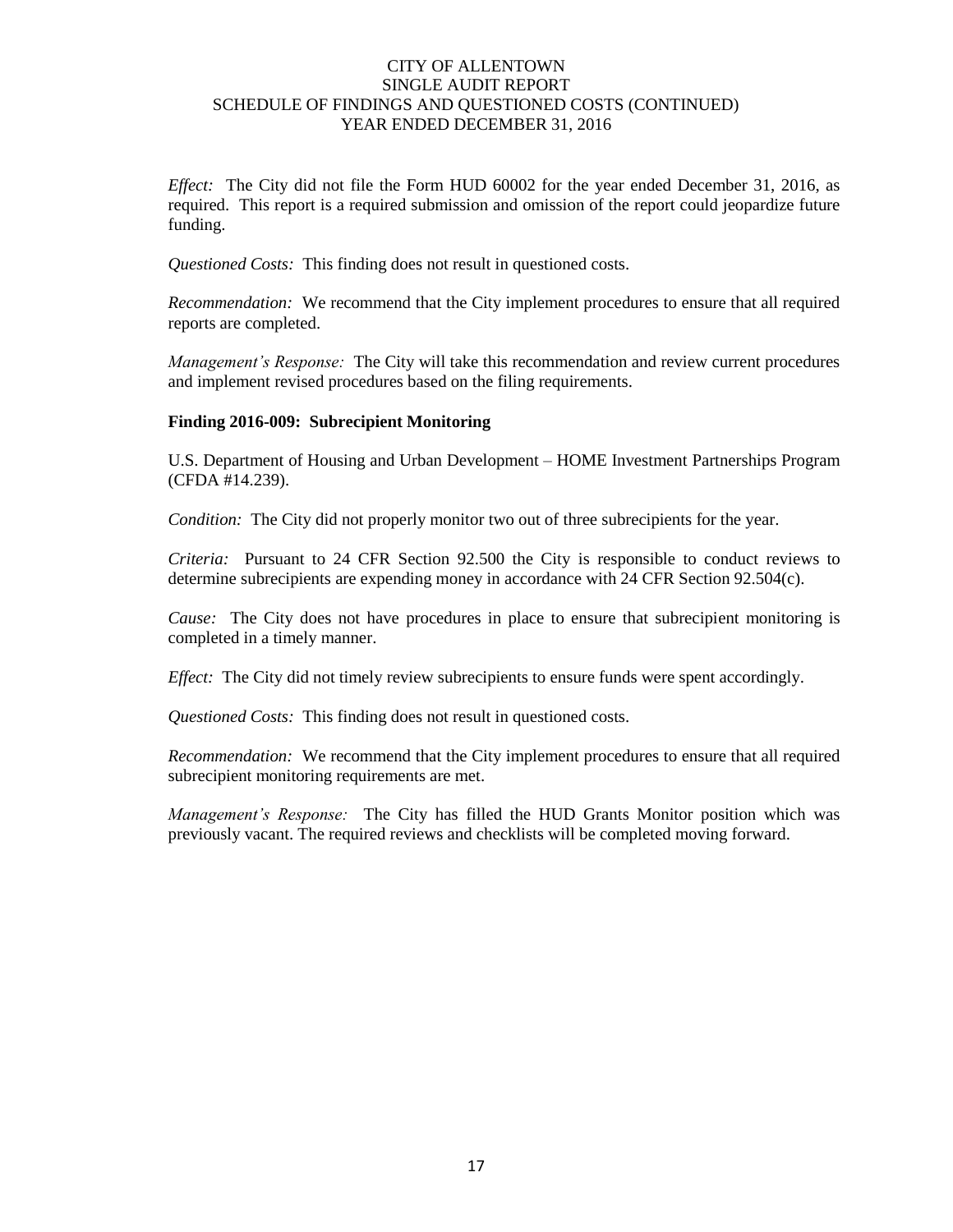# **CITY OF ALLENTOWN, PENNSYLVANIA** SINGLE AUDIT REPORT SUMMARY SCHEDULE OF PRIOR AUDIT FINDINGS YEAR ENDED DECEMBER 31, 2016

### FINANCIAL STATEMENT FINDINGS

### **Finding 2015-001: Financial Reporting**

*Condition:* During the audit process, various material adjustments were proposed by the auditor to the City of Allentown, Pennsylvania (City). These adjustments were necessary to correct the City's recording of receivables, capital assets, payables, revenues, expenditures/expenses, interfund activity, and the new debt issuance in several of the funds.

*Current Status:* This finding has been corrected in 2016.

#### **Finding 2015-002: Schedule of Expenditures of Federal Awards**

*Condition:* The City was unable to provide an accurate schedule of expenditures of federal awards for the year ended December 31, 2015. The amount reported as federal expenditures for the Highway Planning and Construction program grant number 05278 was understated by \$927,299 and the amount reported as passed through to subrecipients for the Community Development Block Grants/Entitlement Grants program was overstated by \$793,806.

*Current Status:* This finding has been corrected in 2016.

# FEDERAL AWARDS FINDINGS AND QUESTIONED COSTS

# **Finding 2015-003: Cash Management**

*Condition:* Eight of the eighteen reimbursement requests selected for testing under the Highway Planning and Construction program contained invoices for allowable costs that were not paid to vendors within ten calendar days of the date of receipt from the Commonwealth of Pennsylvania.

*Current Status:* See current year finding 2016-001

# **Finding 2015-004: Earmarking**

*Condition:* The City did not expend at least 80% of the grant award for grant B-13-MC-42-0002 in three years. For the first three years of this grant, the City expended approximately 28% of the grant award.

*Current Status:* See current year finding 2016-002

# **Finding 2015-005: Reporting**

*Condition:* The City did not complete Form HUD 60002, *Section 3 Summary Report, Economic Opportunities for Low- and Very Low-Income Persons* for the year ended December 31, 2015.